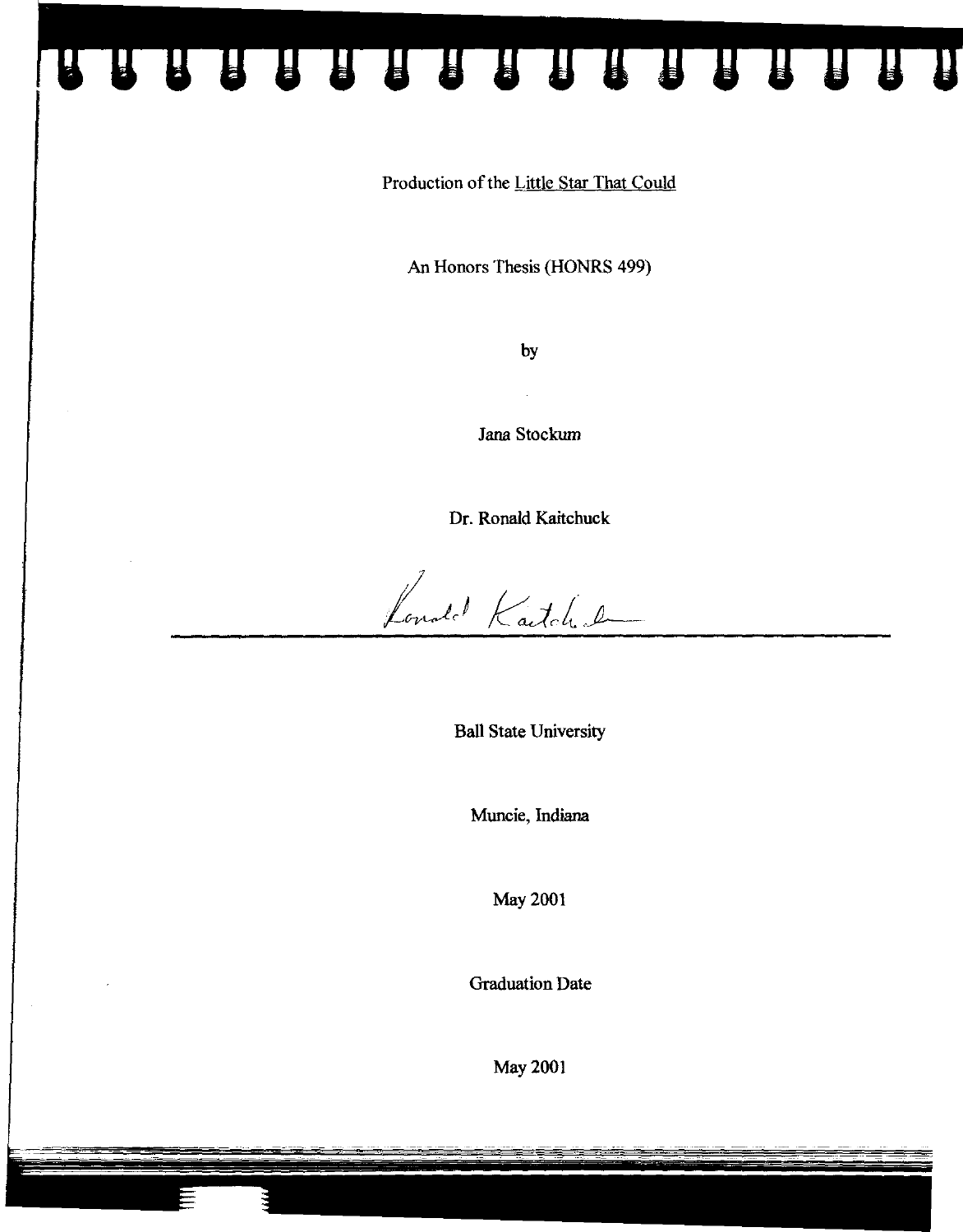## UUTUUTUUTUUTUUT

#### **Abstract**

The purpose of this Planetarium show is to teach a basic concept of the stars and solar system to children. The show is designed for children who are approximately five years old. Among the concepts the children should learn are: the relation between a star's temperature and color, the variety of stars in the universe, the location of our sun in the temperature scale, and basic knowledge of the nine planets in our solar system. To get these concepts across, the show uses a cast of over 18 characters. The main character, Little Star, travels through the universe and meets several interesting stars in attempts to find some planets for himself. During the journey the audience will be educated and entertained. The following is a basic written guide on how to produce a planetarium show similar to The Little Star That Could.

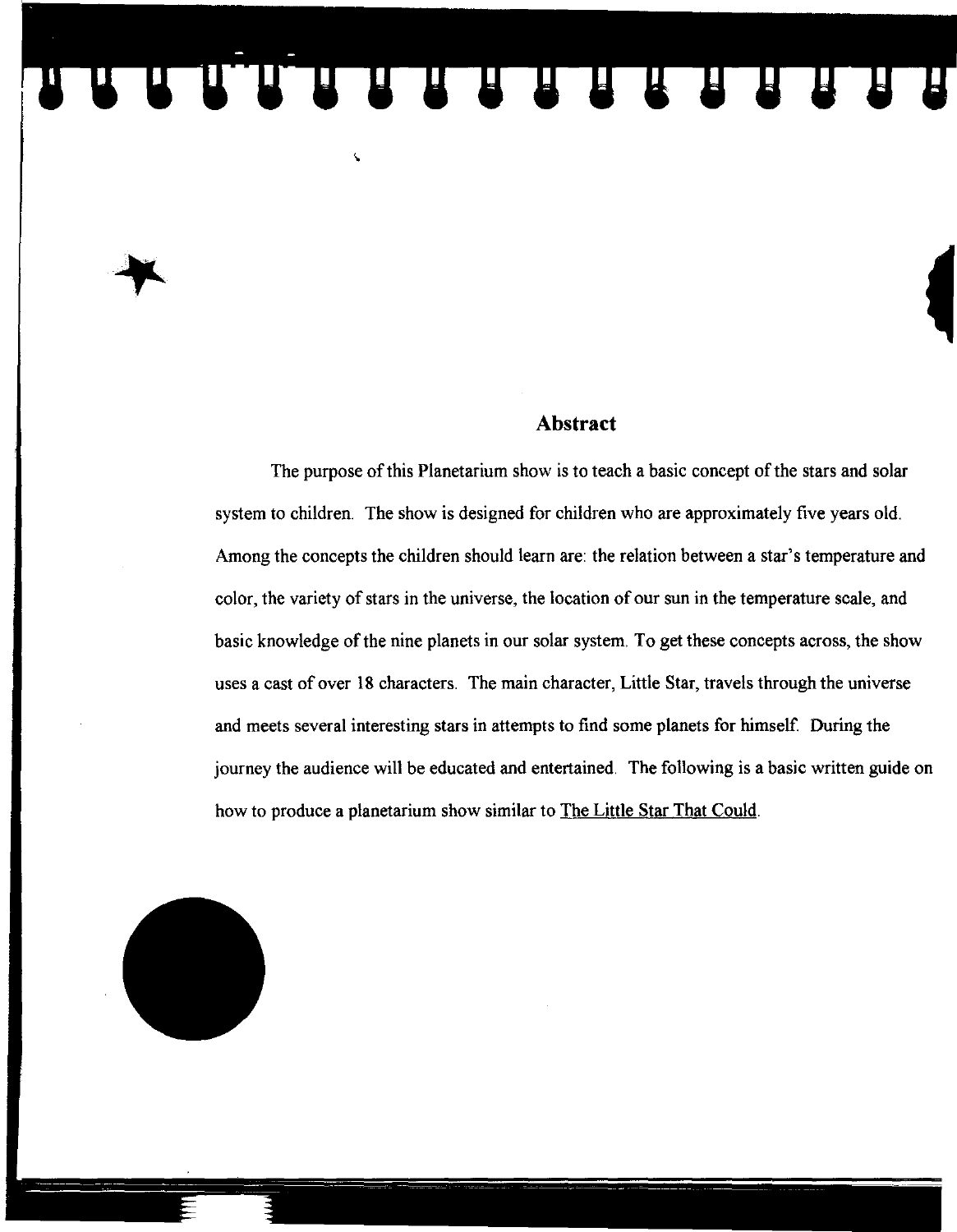#### **Acknowledgments**

攻

UU UU UU UU UU

Thank you to Dr. Ron Kaitchuck, my thesis advisor and boss, for not only working with me the past three years as my honors fellow mentor and director, but also for his willingness to continue to assist me as my thesis advisor. I never could have learned or accomplished as much as I have without his endless patience. Thanks to the people who produced the original version and copies of the program. I would also like to thank Taran Harman for showing me how to use Microsoft Paint and Richard Maupin for his willingness to proofread my first draft. Appreciation also goes to my loving parents who have given me support throughout my academic career.



U



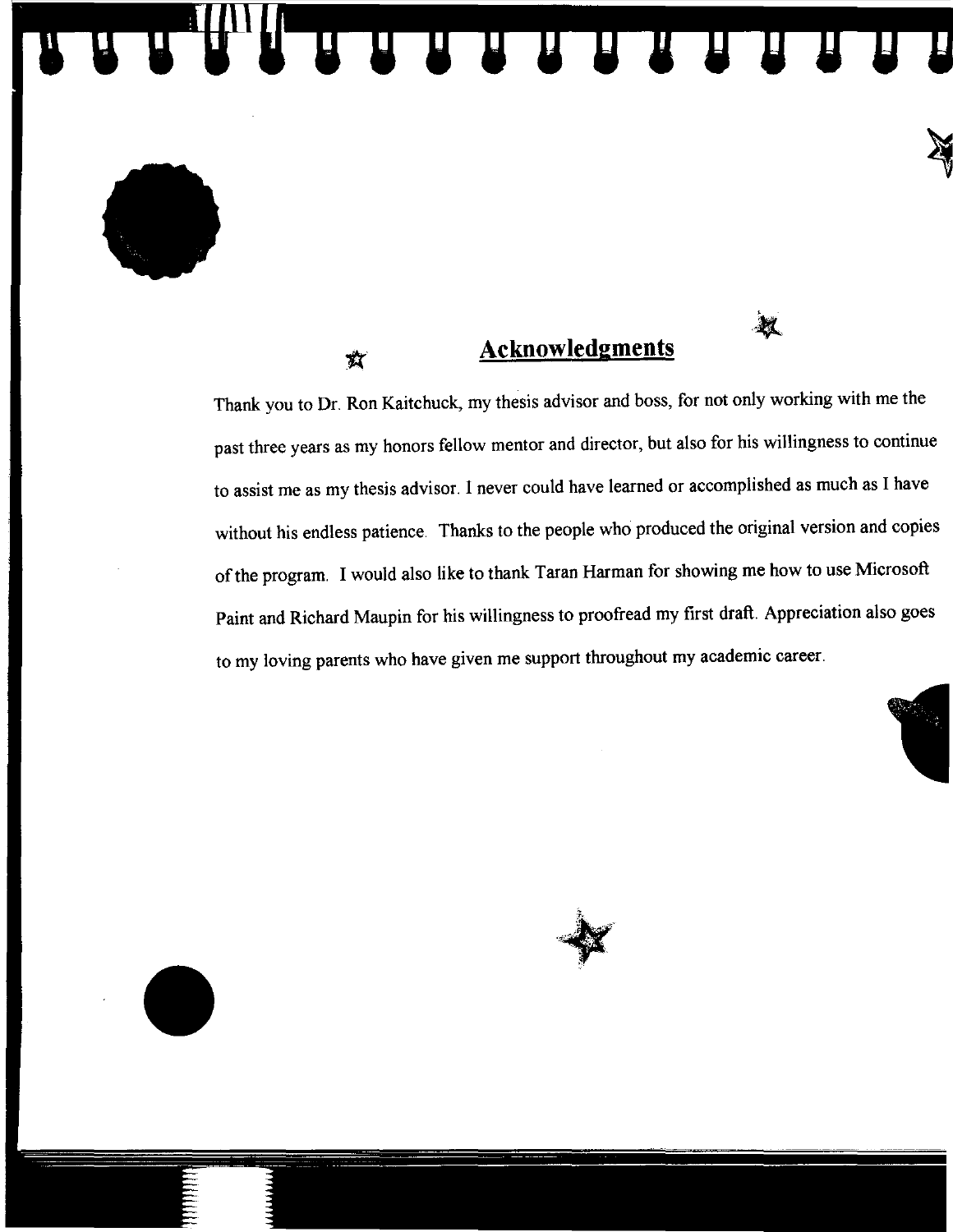HAMMERTHE REAL



- 1. Initial Materials
- 2. Beginning the Process
- 3. Photography
- 4. Developing
- 5. Mounting
- 6. Slide Trays
- 7. Programming
- 8. IBM
- 9. Apple II E
- 10. De-bugging
- 11. Appendix
- 12. Bibliography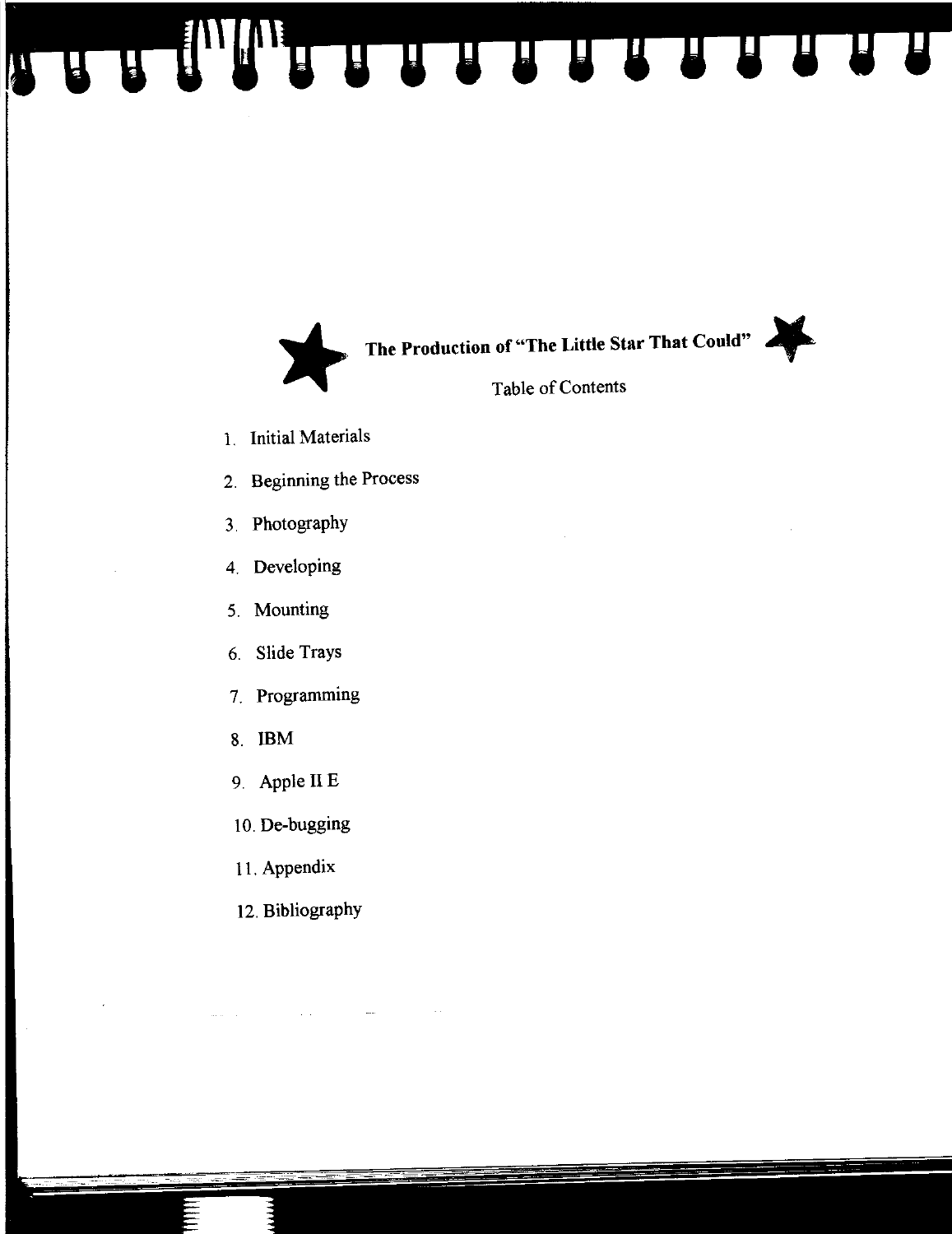

- Production guide: explains how the program was originally produced by the creators
- Artwork: pictures to use to create slides for the program

A A A A A A A A A A A A A A

- Script: written dialogue of the program
- Soundtrack: sound effects and dialogue on compact disk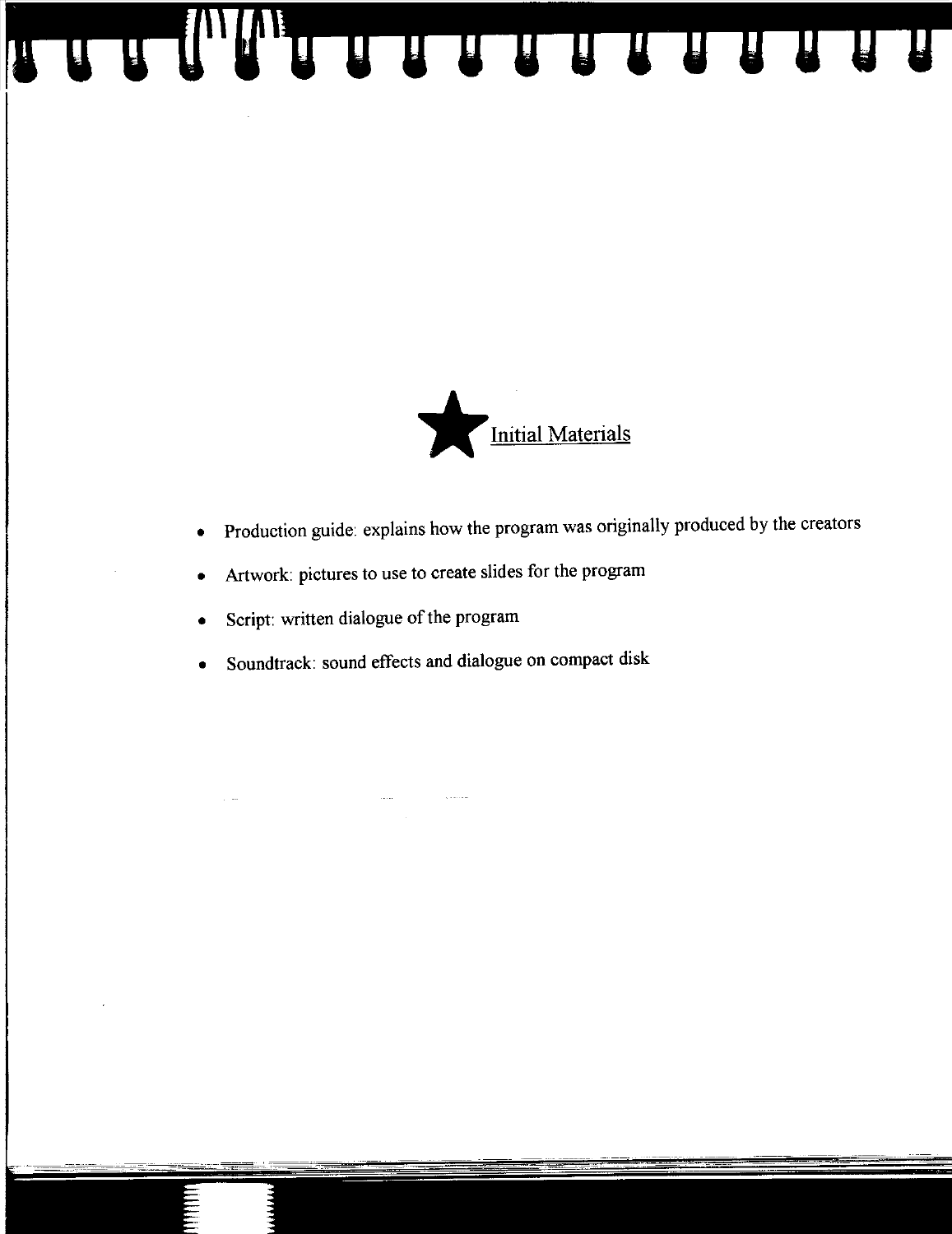

1. First, copy the compact disk version of the soundtrack onto an ADAT (Alesis Digital Audio Tape) tape version. In addition to recording the soundtrack, it is also important to record a SMPTE (Society of Motion Picture & Television Engineers) time code onto a special ADAT tape. This enables the computer to program actions to occur at certain times during the show.

**TENTENTE** 

- 2. To get an idea for the show in general, it is a good idea to read through the script while listening to the sound track.
- 3. Repeat step two; this time making notes in the margins where a slide or special effect would be appropriate. Be sure to list the **exact** time that the action should occur.
- 4. With the timing for each slide determined, use the provided artwork to decide which picture will be desired at each time spot. You also need to consider where on the dome of the planetarium you would like each of the pictures to appear. At this time, it may be necessary to make additions to the artwork collection. For The Little Star That Could. I had to include several of my own images: the nine planets, the Milky Way, the imaginary galaxies, and the alien life form\*\*
- 5. When the dome location is known for each slide, determine the corresponding projector. Save this information for later, it will be needed for programming purposes.
- 6. Once a list of the number of slides needed for each piece of artwork is created, begin taking photos.

\* \* See Appendix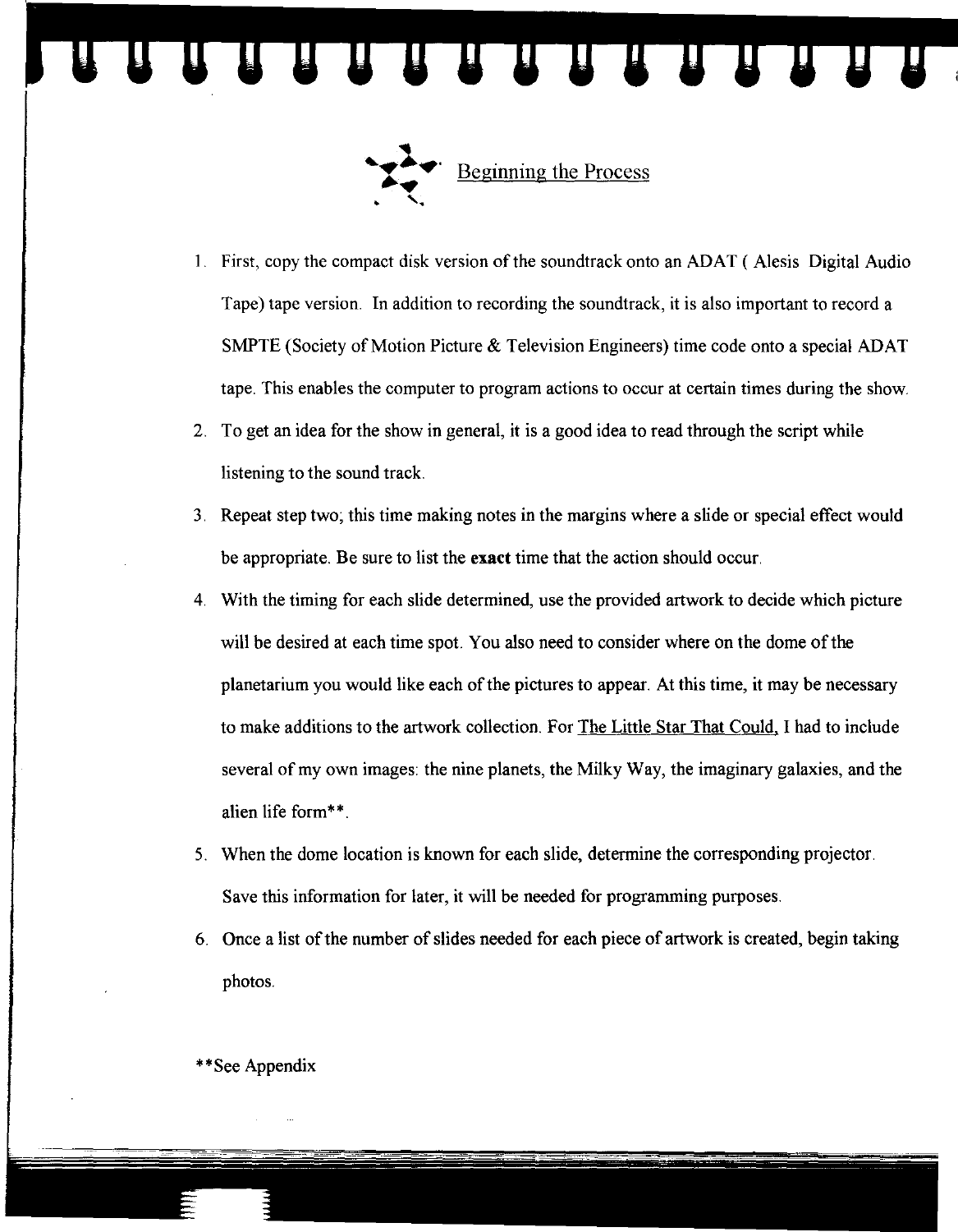**A & & B** THE REAL PROPERTY.



- 1. First, determine what type of film to use: Two main choices are Kodalith and LPD4\*\*. The stars should be photographed in LPD4 and most of the other artwork in Kodalith.
- 2. A set-up similar to the one seen in the photo is most desirable. The floodlights are used to light the area being photographed and to prevent any shadows from darkening the image.
- 3. The lever arm is used to adjust the height of the camera. The reason for adjusting the height of the camera is to change the size of the image on the film (which becomes the slide). For For smaller star images, move the camera further away from the artwork.

The Little Star That Could the heights are:

| Little Star: 22.8 | Super Nova: $18.6$ | Blue White Star: 20.5 |
|-------------------|--------------------|-----------------------|
|                   |                    | Double Star: 21.65    |
| Old Star. 22.75   | Big Daddy: $22.5$  |                       |

#### **All values relative to the machine used. no particular units.**

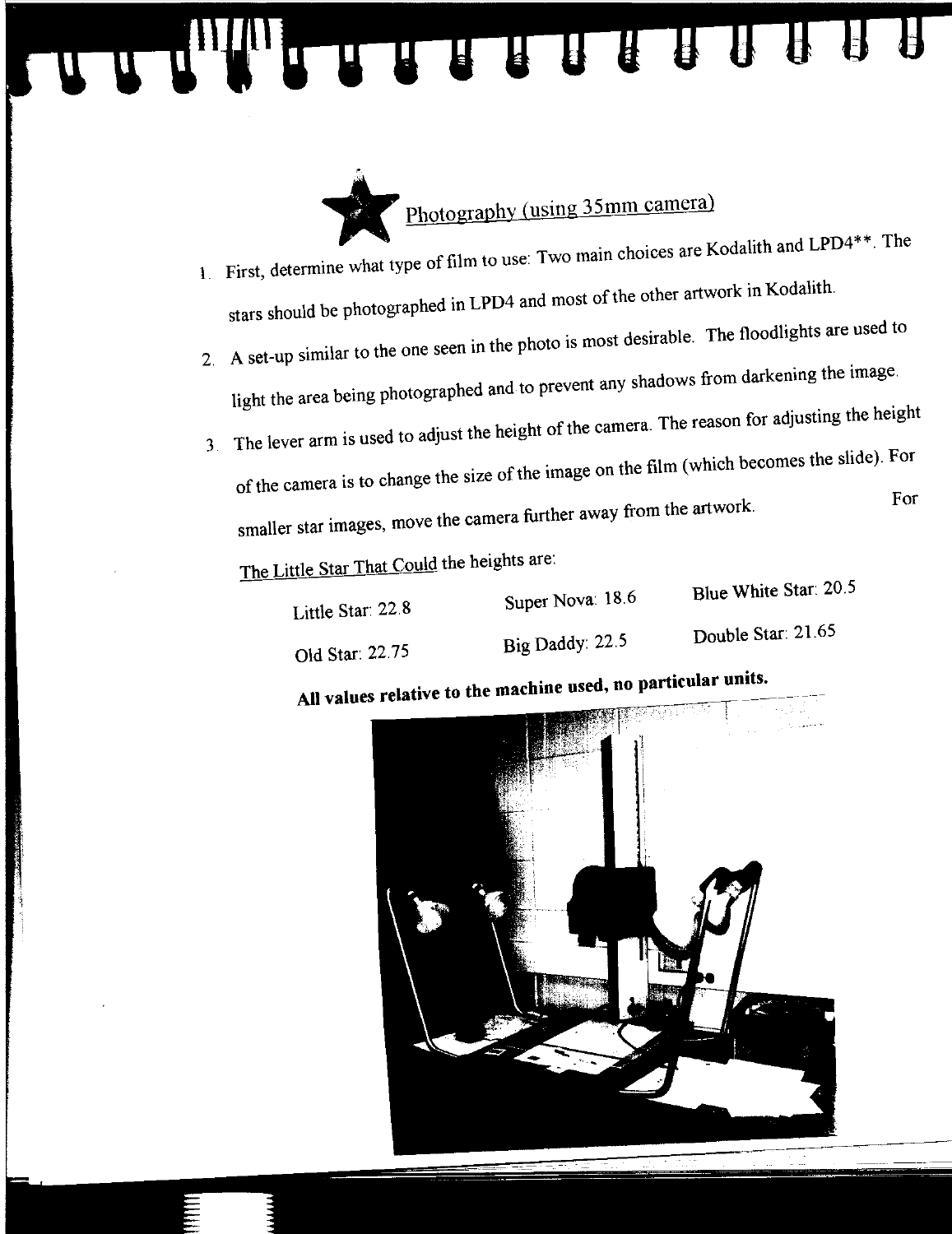

- 4. Next, determine the exposure time that will best suite the images being photographed\*\*. (This will vary depending on distance from artwork and film type.) Another concern deals with the eventual mounting. In order to make sure the alignment of the slide will fit the circular mounts\*\*\* used for the stars, place the desired circular mount in the camera while shooting several trial heights.
- 5. Once all the settings are determined, begin taking pictures.
- 6. When taking photos of the credits, a level may be useful. Keeping the camera level allows the text image to be level.

\*Note: The film is high contrast, so when taking pictures of images on the edge of a paper be sure to perfectly align another sheet of identically-colored paper to the end to prevent a line in the final image. A smooth piece of glass may be used to cover the area of interest to prevent a shadow effect.

- \*\* See appendix
- \*\*\* See section on mounting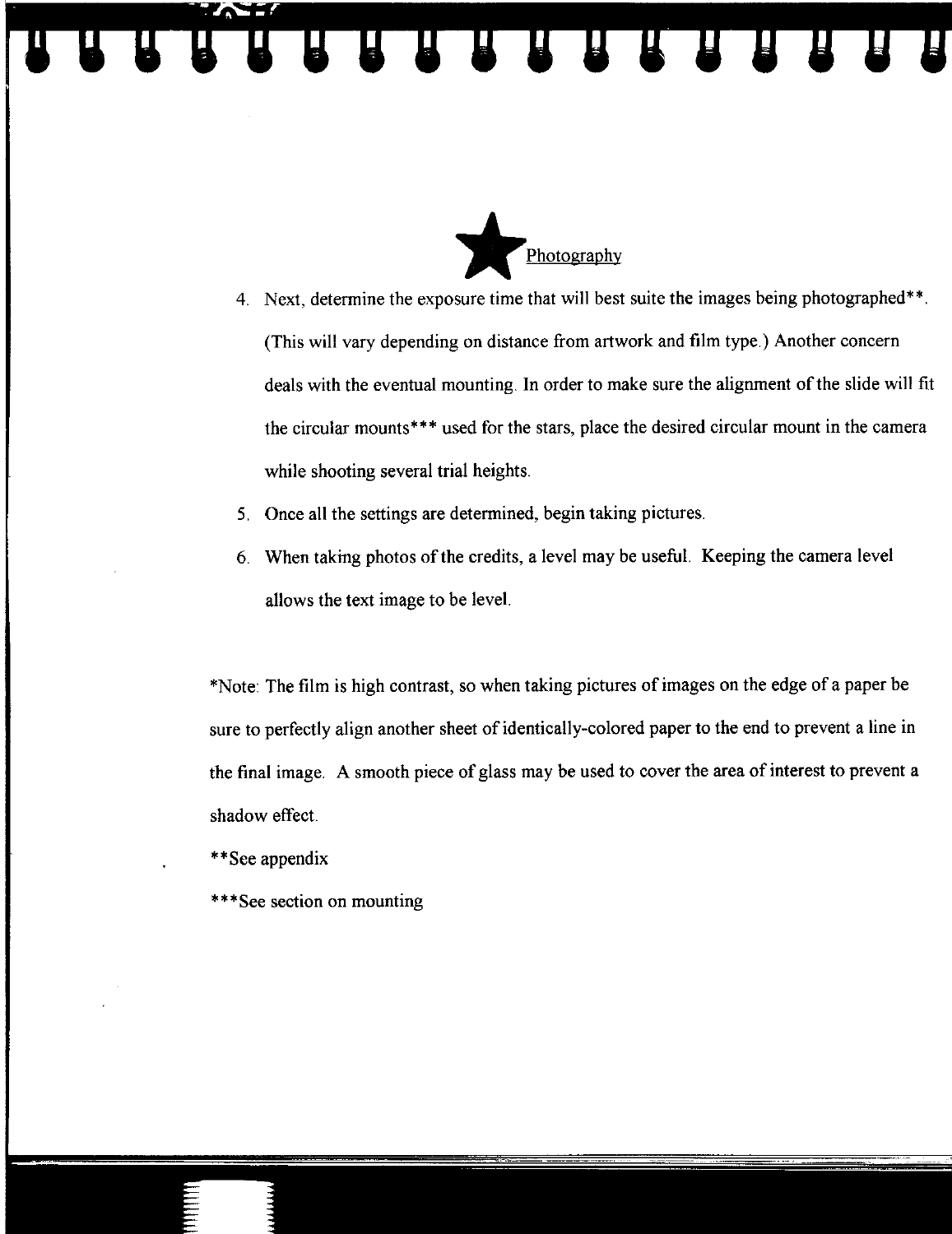

I. Must have a dark room with the following equipment and supplies:

**THE REAL PROPERTY** 

- Developer for Kodalith and LPD4 (RT II, Dektol respectively)
- Light safe developer container
- Film reel
- Sink
- Clock
- 2. Begin with the exposed roll of film, and preventing the film from "seeing" any light but red light, roll the film onto the film reel.
- 3. Place the film reel in the light-safe container and seal.
- 4. If desired, at this point it is safe to turn on a white light.
- 5. Set timer and pour the developer into the light-safe container. (timing: 2:45 minutes for Kodalith developer, 3 minutes for LPD4)
- . 6. Quickly pour out the developer into a beaker and add stop bath to the container. Reset the timer for a minute (timing from now on is good for either type of film). Depending on the developer that was used, you may pour the contents of the beaker back into the developer container for re-use. (possible with Dektol, not with developers activated by a combination of chemicals.)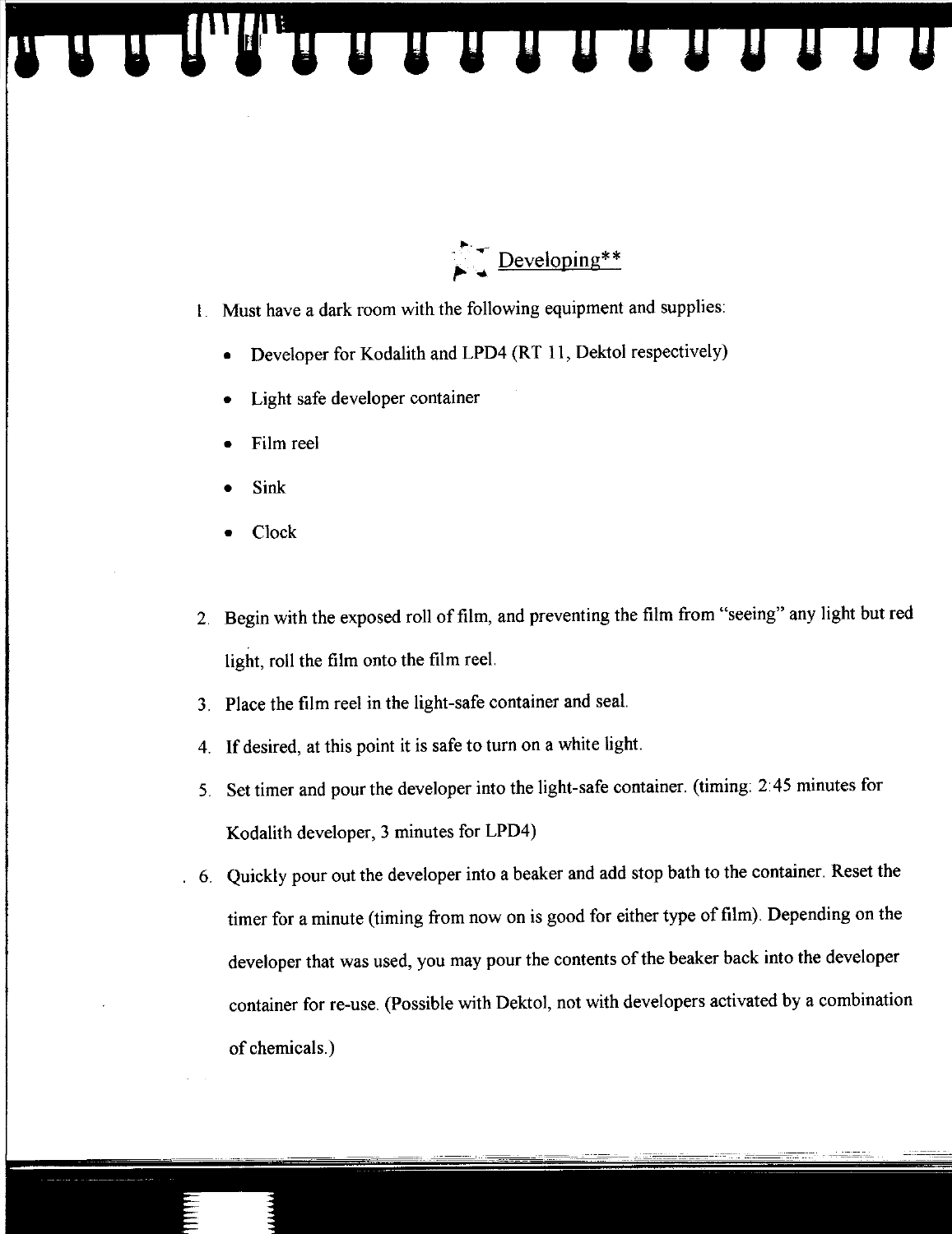#### <sup>2</sup>Developing\*\* /

- 7. Checking the color of the stop bath (if it is still yellowish, good; if it is purple, bad), you may pour it back into the stop bath container, set the timer for five minutes, and pour the fixer into the light-safe container.
- 8. Pour the fixer back into the fixer container and begin a water bath.

UUUUUUUUUU

- 9. Let the film sit in running water for at least ten minutes pouring out old water and refilling it several times.
- 10. After the water bath is complete, carefully remove the film from the reel and use a squeegee to dry. To complete the drying process, carefully use a close pin to clip the film to a horizontally hanging string for several hours.
- 11. Once the film is dry, you may begin mounting.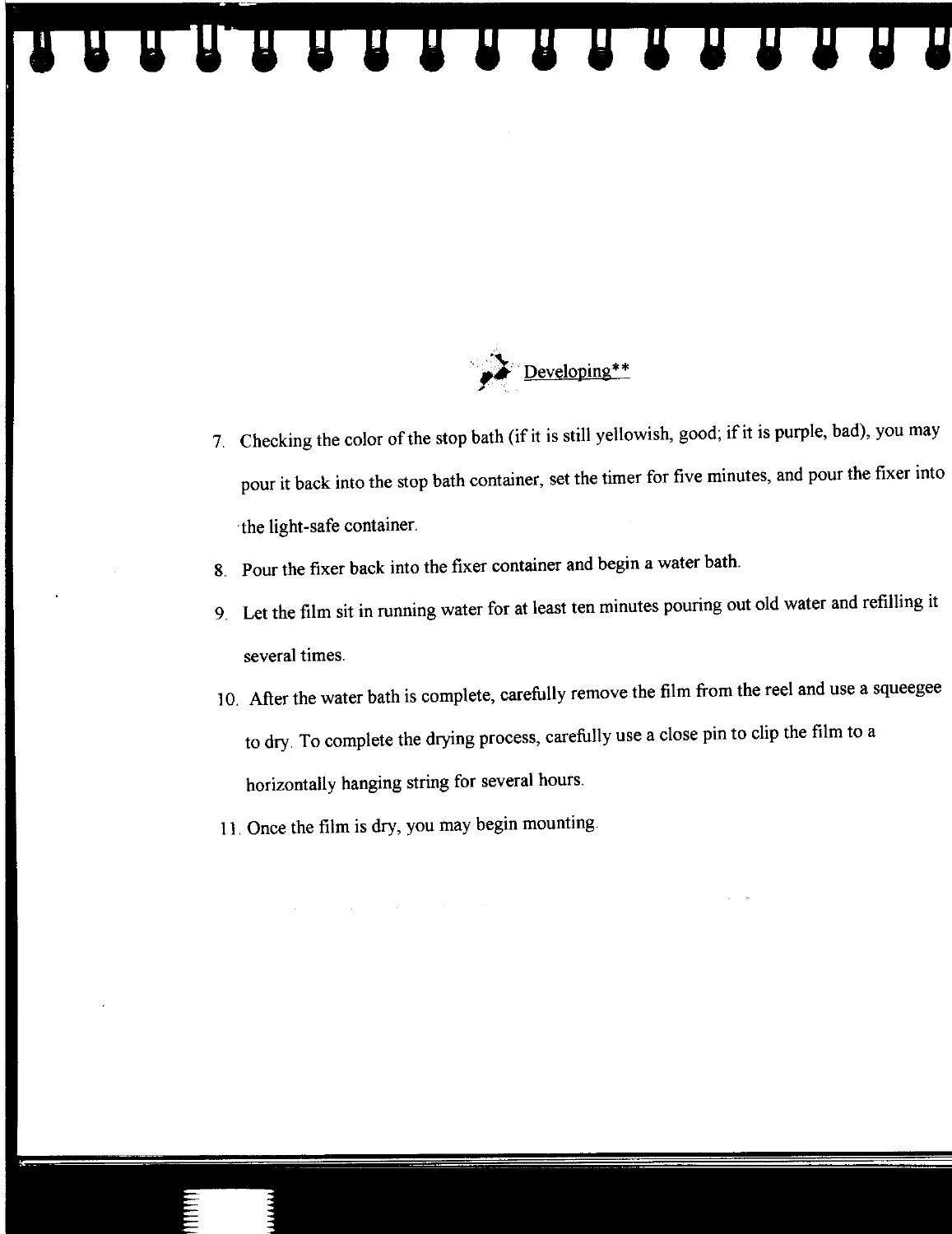



 $\bigstar$ 

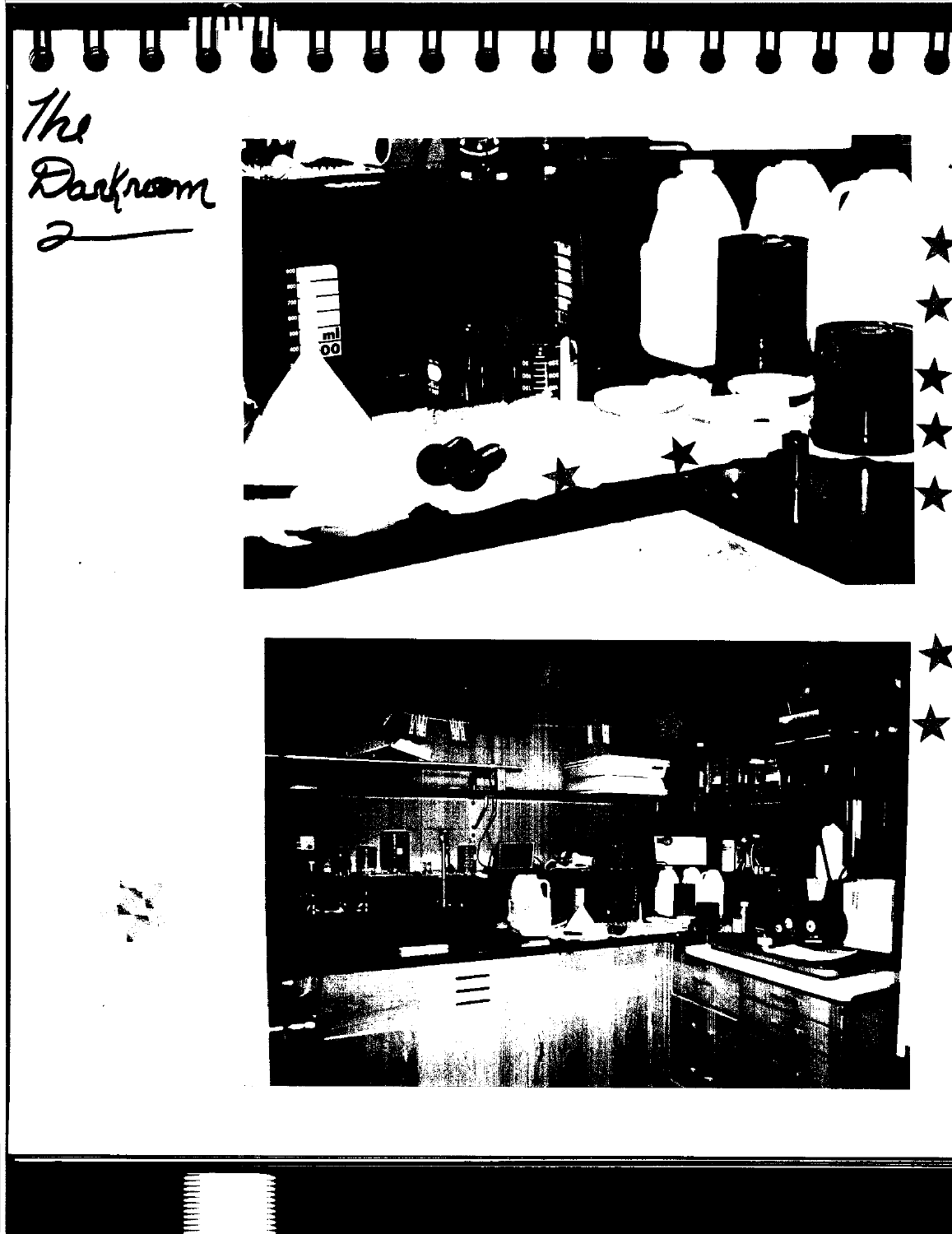A R R R R R R R R R



1. To "mount" the slides simply means to cut the film into frames and place each frame in an actual projector slide. A slide mount may come in a variety of cutout shapes. There are circular mounts that are slides with a circular window cut into them. Thus when put into a projector empty, only a circle is projected across the room. If a slide is put inside the circular mount, then the image appears to be inside a lit circle. Other slide mounts are simple rectangles allowing an entire image to be lit and projected across the room.

2. For the stars in this program, use the circular mounts to create a circular image on the dome. To make the different stars vary in size use different sized circular mounts. Little Star: 14mm Super Nova: 22.9mm Blue White Star: 18mm Big Daddy: 18mm Old Star 18mm Double Star: 18mm

- 3. Simple rectangular mounts are used for the Milky Way, the planets, the thermometer slide, the star comparison, and for all of the text slides.
- 4. A special mount is required for the Globular Cluster. First mount the cluster image shot in Kodalith in a square slide (thus creating a bright blur of stars). Then, mount the face over the cluster in the same slide. Be sure to match the face in approximately the same location in each slide.
- 5. To mount the star an image, a hole-punching device is needed to make the image frame snugly fit on the two pegs inside the slide mount. Align the frame (emulsion side down or shinny side up) using the cross hairs provided and punch the holes.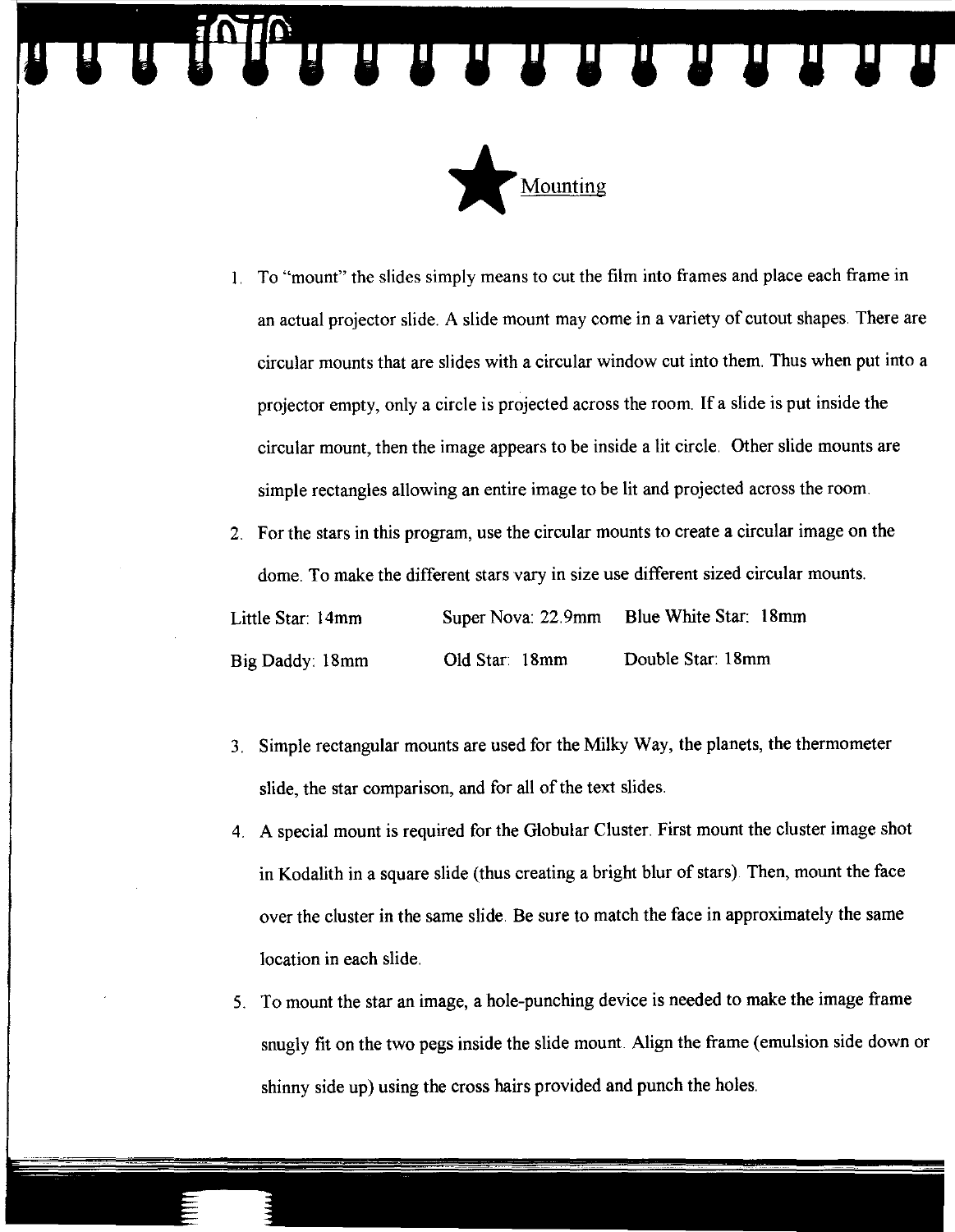### A A A A A A A A A A A A A



- 6. Using cotton gloves, a special film duster, or some other soft device dust the slide and frame. The reason why dust needs to removed is because the dust will block light from reaching the other end of the planetarium dome and make the image appear dirty. (This may prove to be one of the more frustrating tasks in completing the production.)
- 7. Once the frame is mounted in the slide, place the gel in the slide. A *gel* is a specially created piece of soft plastic used to colorize a slide. The gel should also fit in the slide using the two pegs. If the color is not rich or dark enough, just add another gel. Be sure to dust each piece before placing it into the slide.
- 8. When satisfied with the color, (check the approximate brightness with a light table) close up the slide and move on to the next one.
- 9. After several slides are completed, find some light source (preferably a light table) to check if there is any extra light seeping through the slide. If there is an unwanted lit portion, use specially purchased slide tape ( slivery tape) to cover the hole.
- 10. Next, you begin loading the slide trays.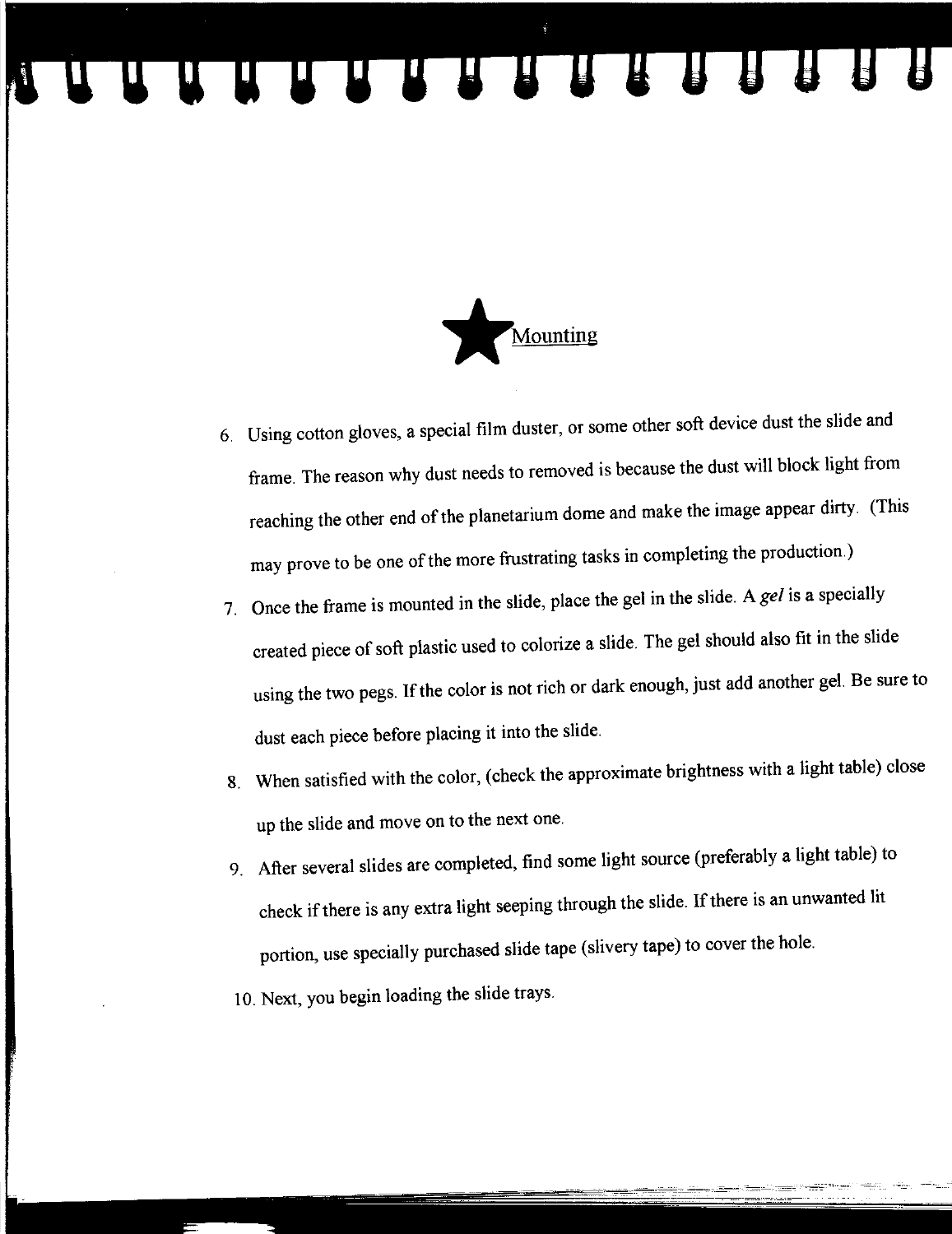### 







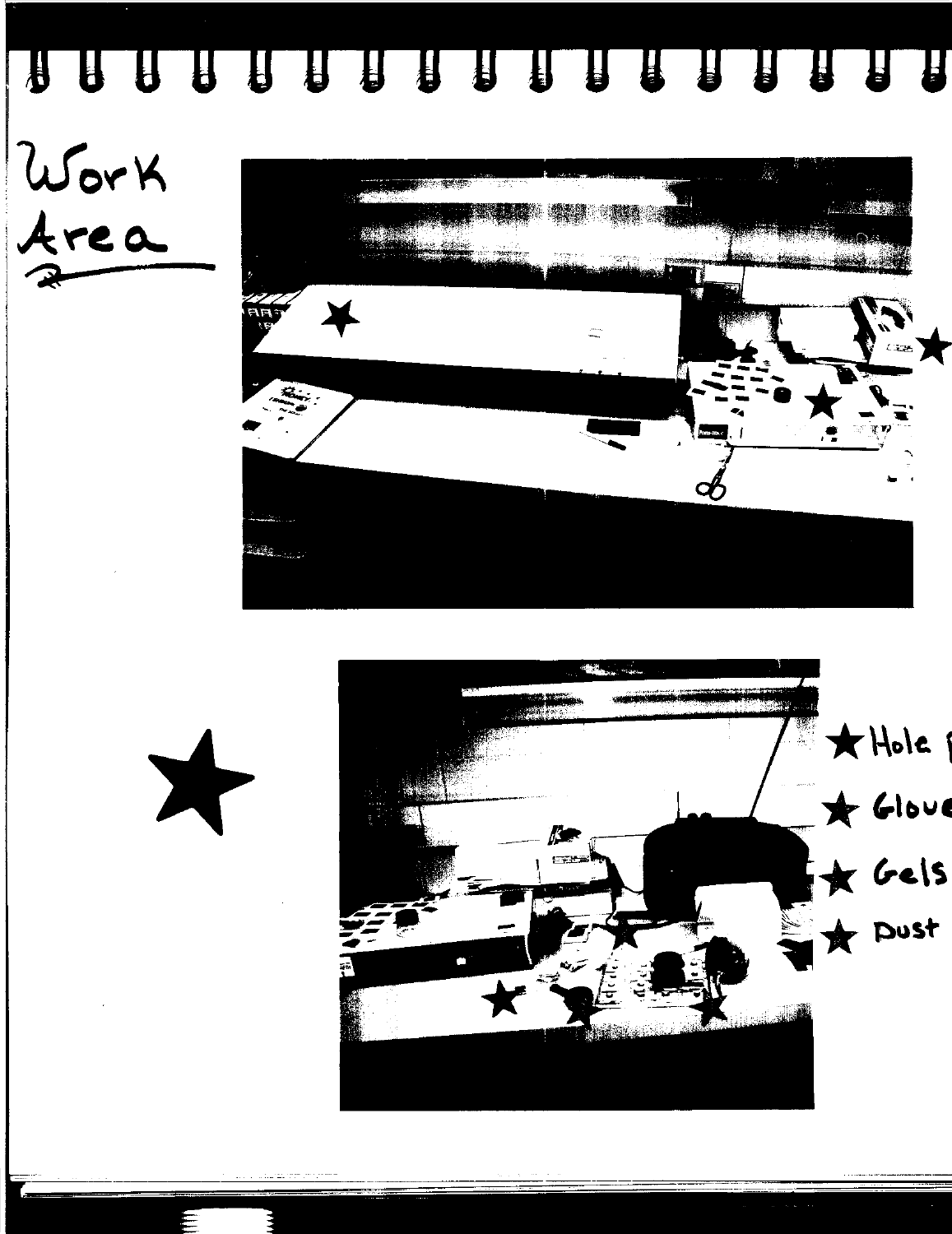### UTU UTU UTU UTU



1. Retrieving the list of where each slide is to appear on the planetarium dome and each corresponding projector, decide which slide goes in which tray. The Ball State Planetarium uses over 30 projectors; see the following page for a small tour.

2. Once the slides are completed and the list of where each slide goes is written, begin placing the slides in the appropriate trays. Each slide should be placed upside-down and backwards. However, always check the placement by trial and error. Use whatever direction makes the image look the best on the planetarium dome.

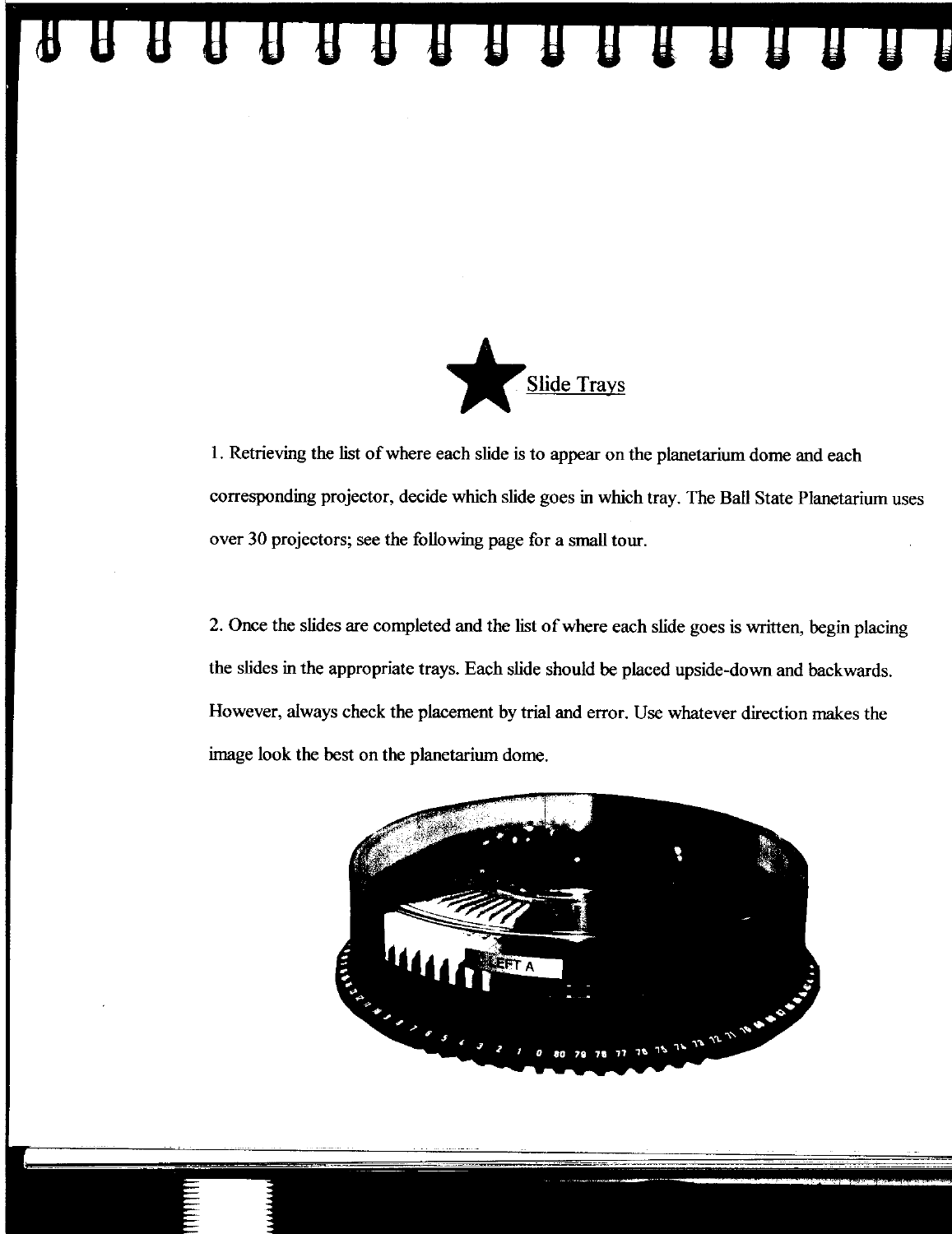N H H H H H H H H H H H H H H H

# Planetarium



**Main screens** 

7 Panaromaic screens



**3 Horizon screens** 

seen from the  $\mathcal{A}_{\mathsf{S}}$ Console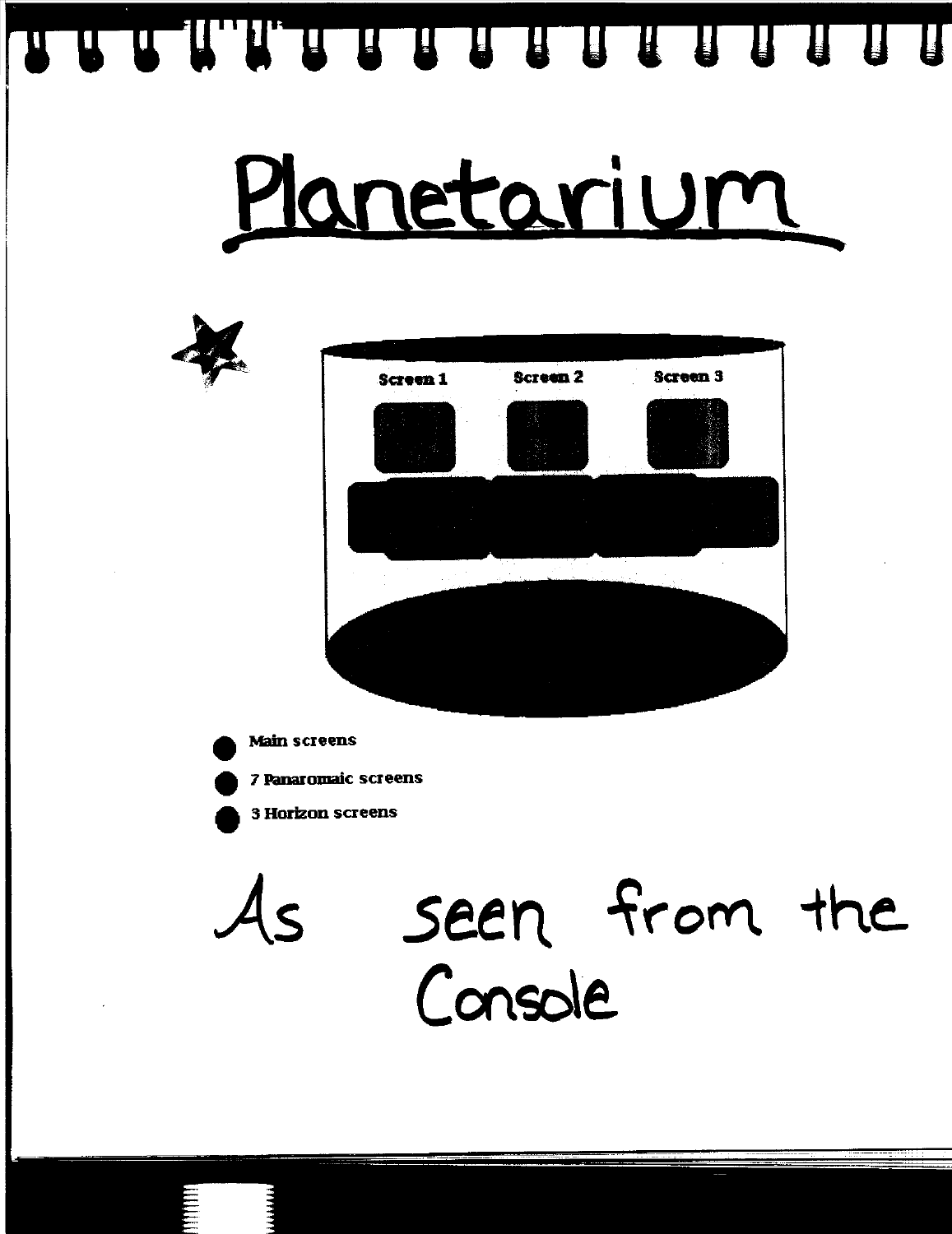#### 888888888888888  $\blacksquare$





 $\mathcal{L}=\frac{\sqrt{3}}{2}$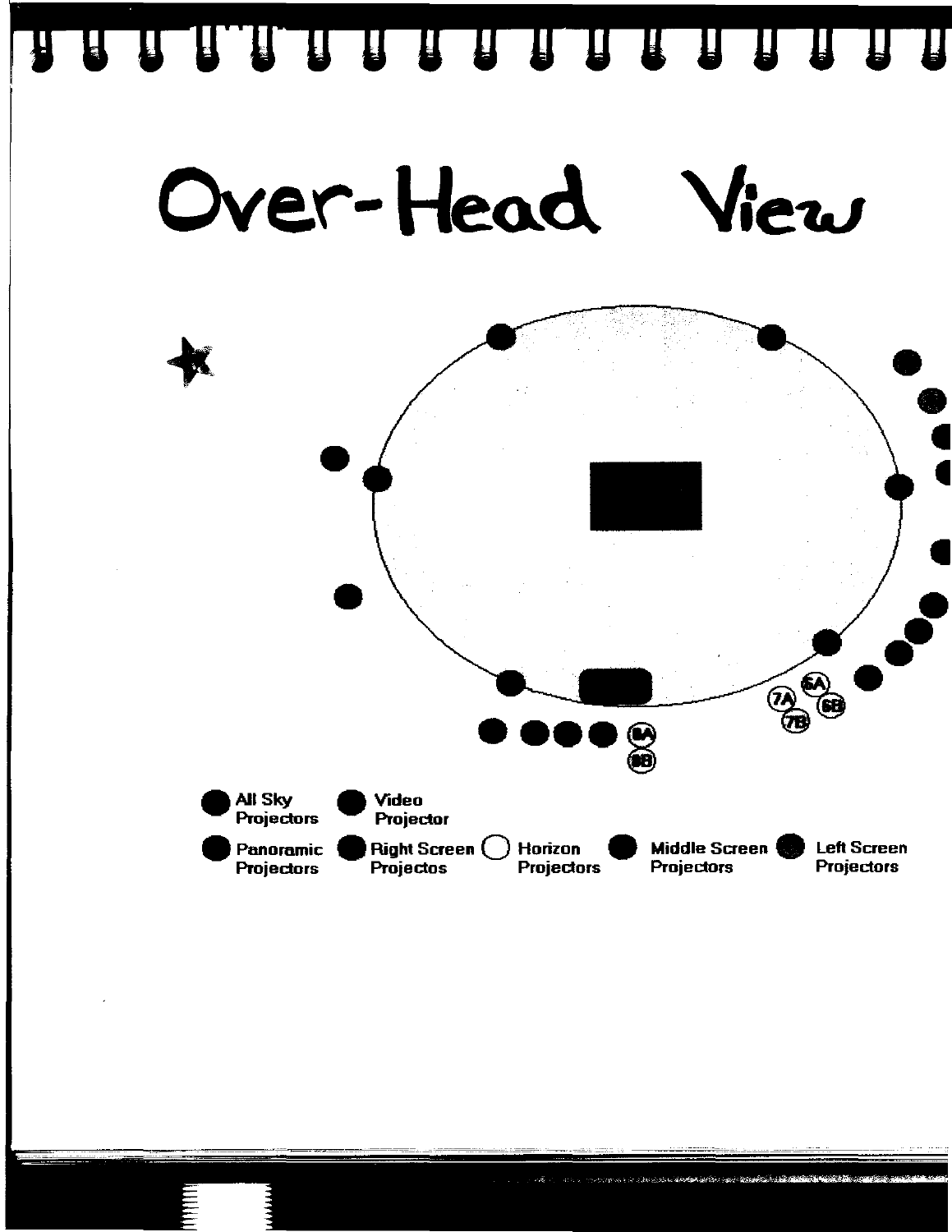



### Control Table



## $Star$   $Bal$

## Console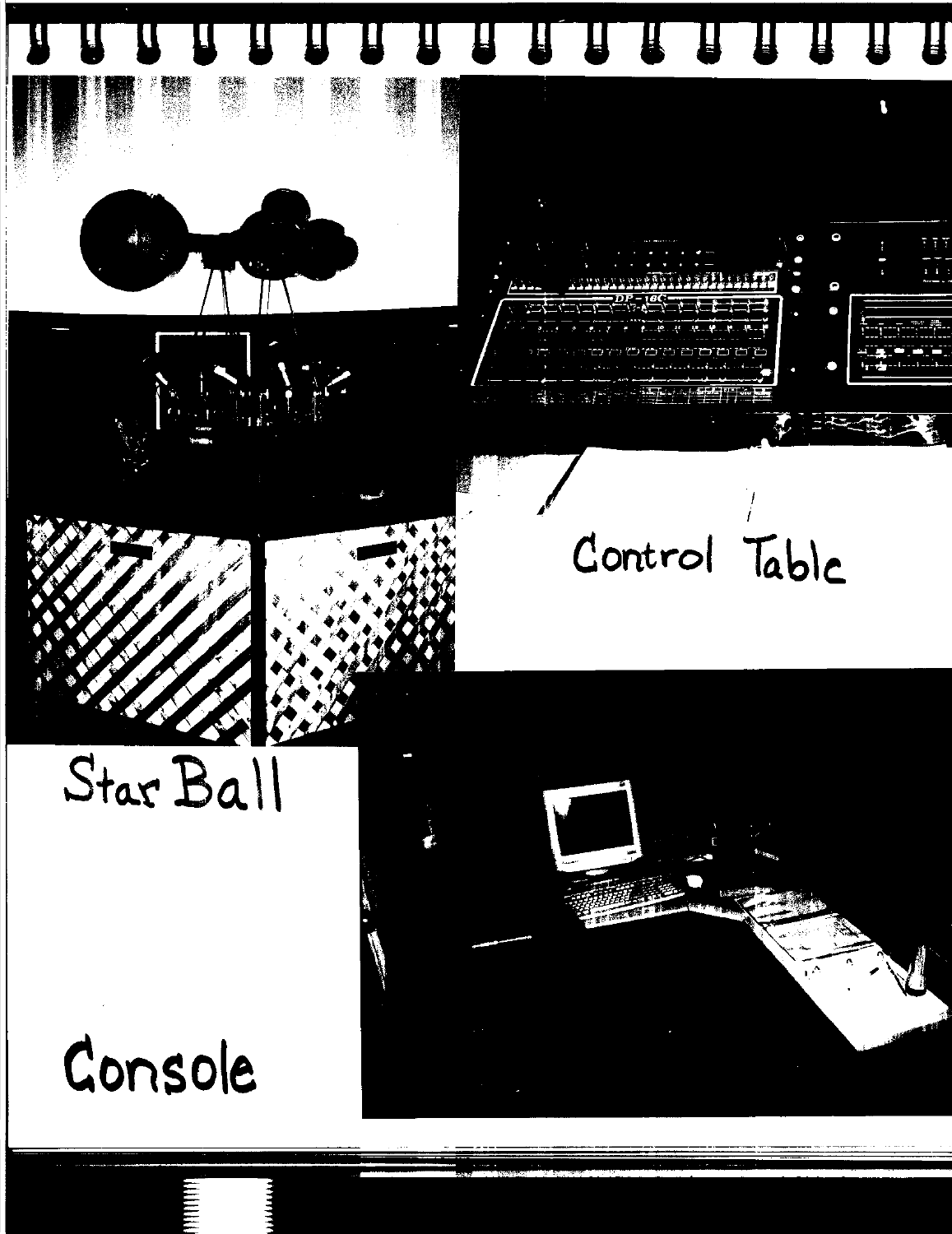



- I. The Ball State Planetarium is completely automated. Therefore, when making a planetarium program it is necessary to program two computers.
- 2. The IBM computer controls the projectors and various special effects.
- 3. The Apple II e computer controls the room lights and the motion of the star projector in the center of the planetarium.
- 4. First program the IBM because within it's programming is the effective switch for the AppleII e. The IBM "calls" on the Apple to proceed to the next command.

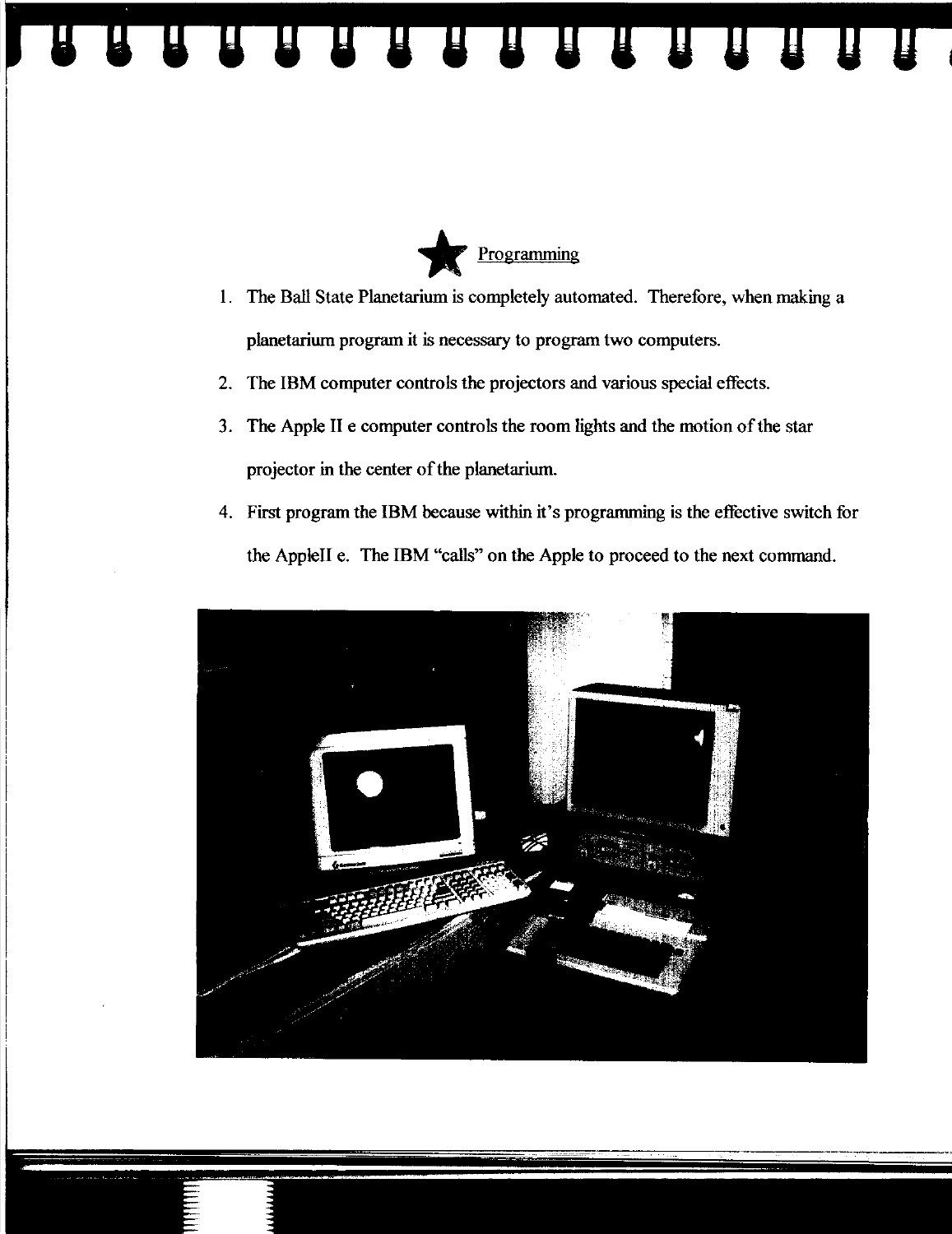

- 1. The following is needed to begin programming the IBM computer:
	- a. the list of the times that something is suppose to happen
	- b. the slide tray location of each slide

**THE REAL PROPERTY** 

- c. the ADAT tape
- 2. To create the SMPTE time code on the computer file, run the ADAT tape with the connection between the computer and ADAT tape set to write instead of read. Go to record SMPTE time code from the main menu on the computer. While listening through the soundtrack, hit the space bar at each time corresponding to a listed activity. Save the coding under the name of the program.
- 3. The computer now has a file for the basic outline of the program. Turn the switch back to read to allow the desired commands to by typed in at each appropriate time slot.
- 4. Reboot the computer and then go to the main menu and open the created file (the screen should have prompt for the key stroke that corresponds to the main menu screen).
- 5. To enter commands, go to edit time cues.
- 6. The screen has basic instructions, type "c" to change a command line. The computer will then have a prompt to choose a projector (they are numbered by which screen the projector corresponds to).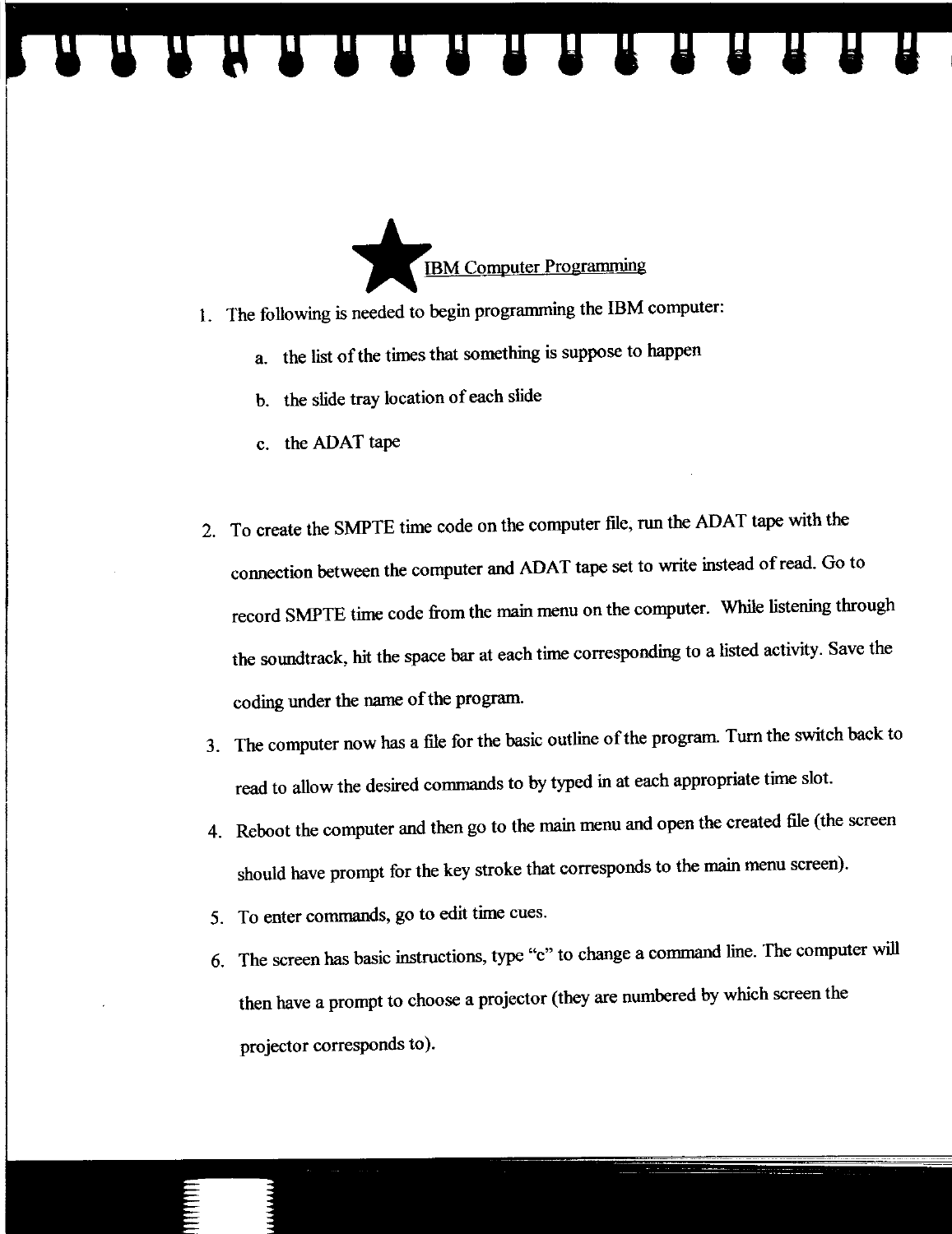

- 7. Once a projector is chosen, it will be necessary to choose AlBIC. The "A" is the first projector to cover a particular screen; the planetarium ususaIly has a least two projectors for any given "screen." This gives the programmer the ability to fade in one slide and fade out another at the same time.
- 8. To "call" on a special effect, type ''u'' for utilities. (Cue information is also located on this page. Once on the utility page, type "c" and then type in the desired cue description. This description will appear in the editing mode and will greatly aid in the de-bugging process.) While still on the utilities page, use "t" to toggle to a number choice. Each special effect is numbered to correspond to a "bit flag" on the console. Simply type in the number of the desired special effect to turn it to the "on" position. For example, the number 1 is used to turn the stars on.
- 9. In order to keep a special effect "on" through different command lines, it is necessary to repeatedly toggle the special effect number.

Note: whenever asked if you want to shift the time codes, always answer yes. NEVER TYPE NO!!!! Hitting enter without answering yes is the same as typing no. This moves all the codes to a different time.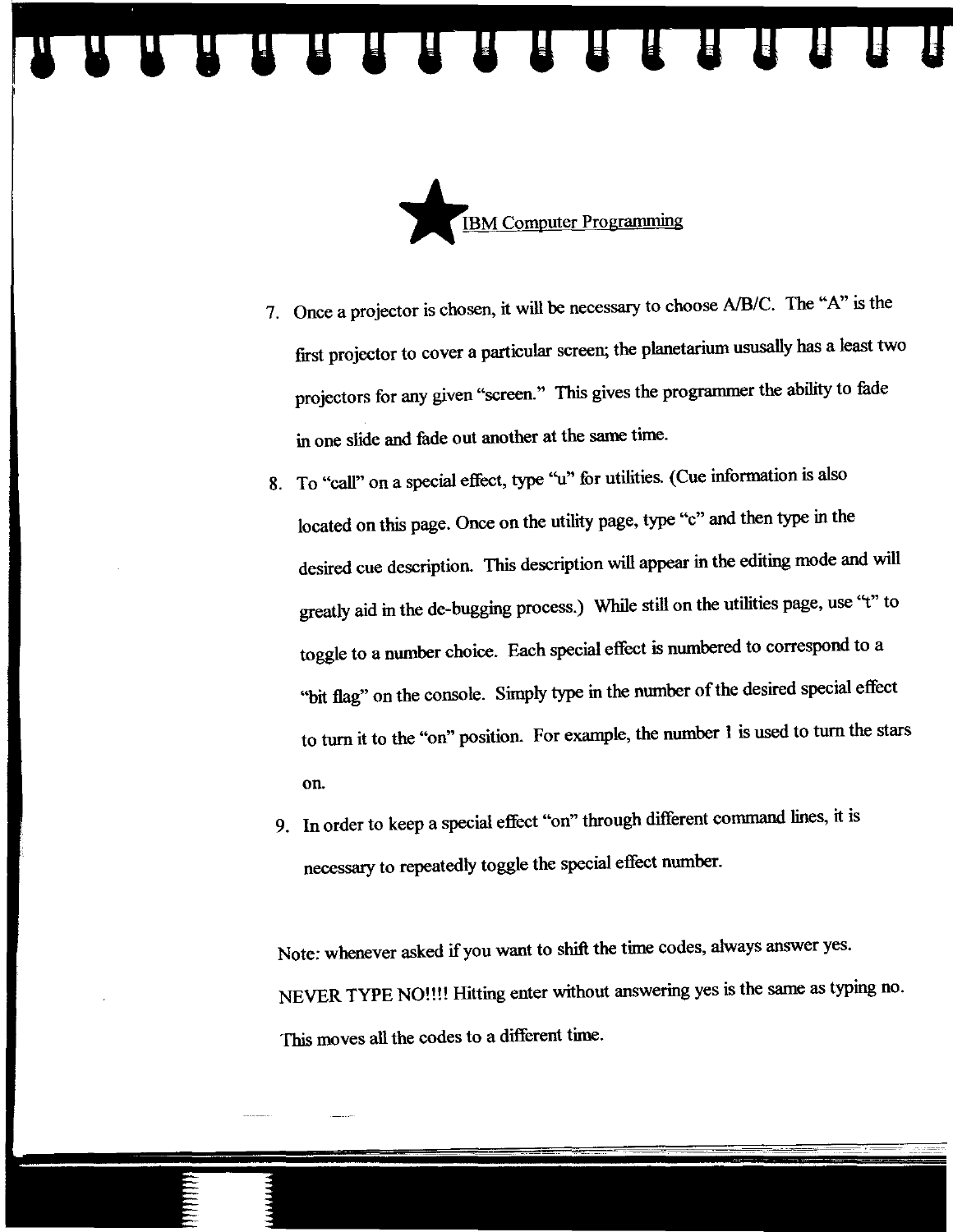#### REAL PROPERTY OF BUILDING  $\bf{H}$



- I. First create a formatted disk. The best way to do this is to use the tow drives on the computer.
- 2. Place an empty disk in the B drive and an old show in the A drive.
- 3. Copy the old material onto the new disk and save. Then turn the computer off: remove the old show to insure the safety of the old show.
- 4. Place the new disk in the A drive and turn the computer on. Delete the old time cues.
- 5. After booting up, type record in the provided blank.
- 6. Hit enter through the date and time questions.
- 7. Once at the main screen, a list of numbers should appear on the left and list of commands on the right.
- 8. Type "R" to turn off the carriage return command. This prevents the need to hit return after every time the user wishes to toggle through the program. Then, hold down the control button and type "S." This action will turn the sound off and prevent a beep after every movement.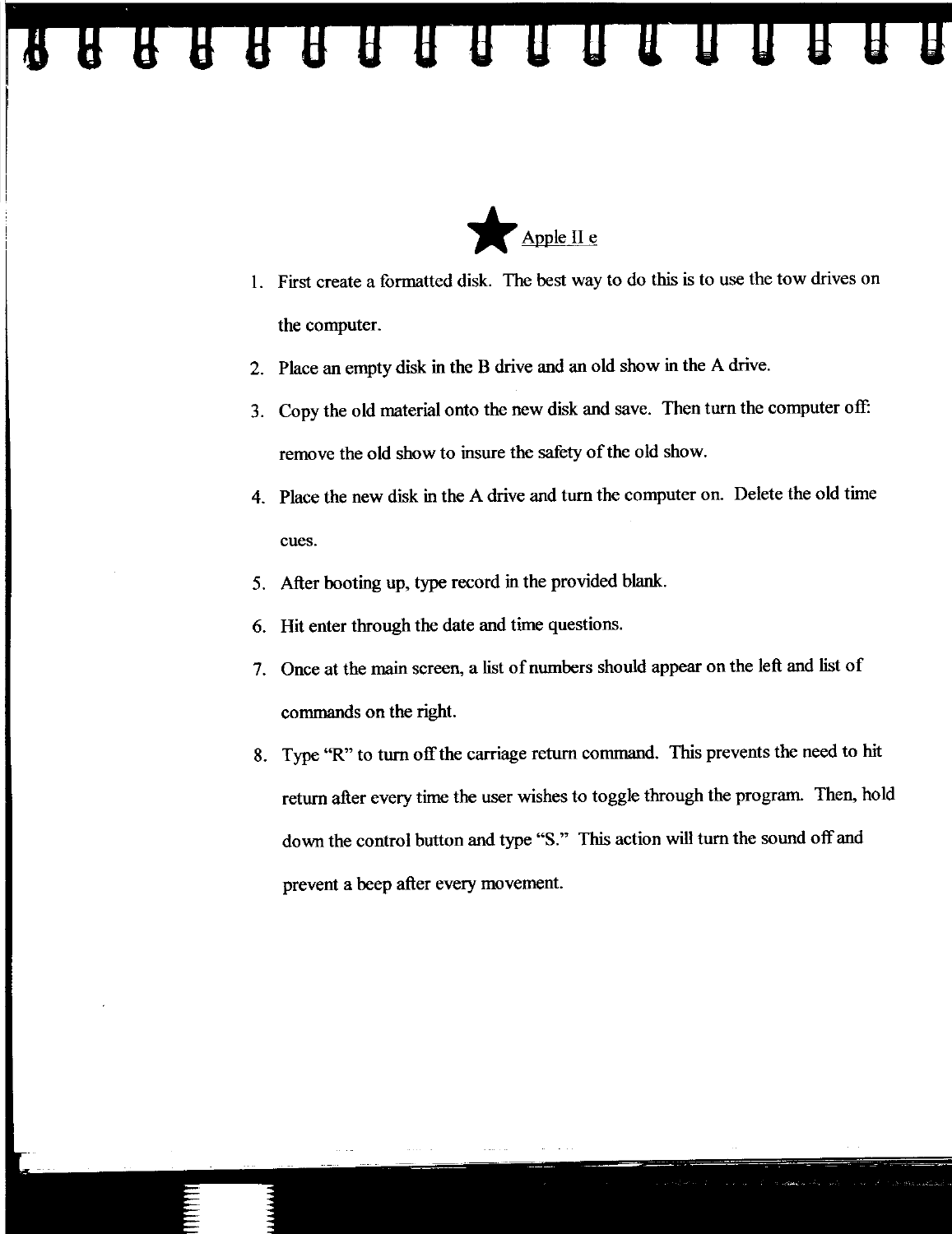

- 9. To begin programming, type "T" for timing. First there will be prompt for the command line, if on the line in which the command should appear, hit enter. The first "time" prompt is the time that the previous conunand will fade down. The second "time" prompt is the time that the next conunand will fade in. If they are to happen at the same rate, set them to an equal time. Regardless, these two actions will "cross fade" or happen simultaneously.
- 10. Next, type "L" for the level. This will allow another screen to appear with a set of numbers. The Ball State Planetarium only uses the first thirty-one. At this screen the prompt will again ask for you the conunand line number. If the cursor on the previous screen was left on the correct line number, simply hit enter. The next prompt will ask for the item number that you wish to adjust (1-31). After an item has been chosen, decide on a percentage. If the room lights are to be a dim red, choose number 29 and set at 40%.
- II. After the time and level have been established, insert the cue information to assist in the de-bugging process. Type "1," then simply type in the reason for that command.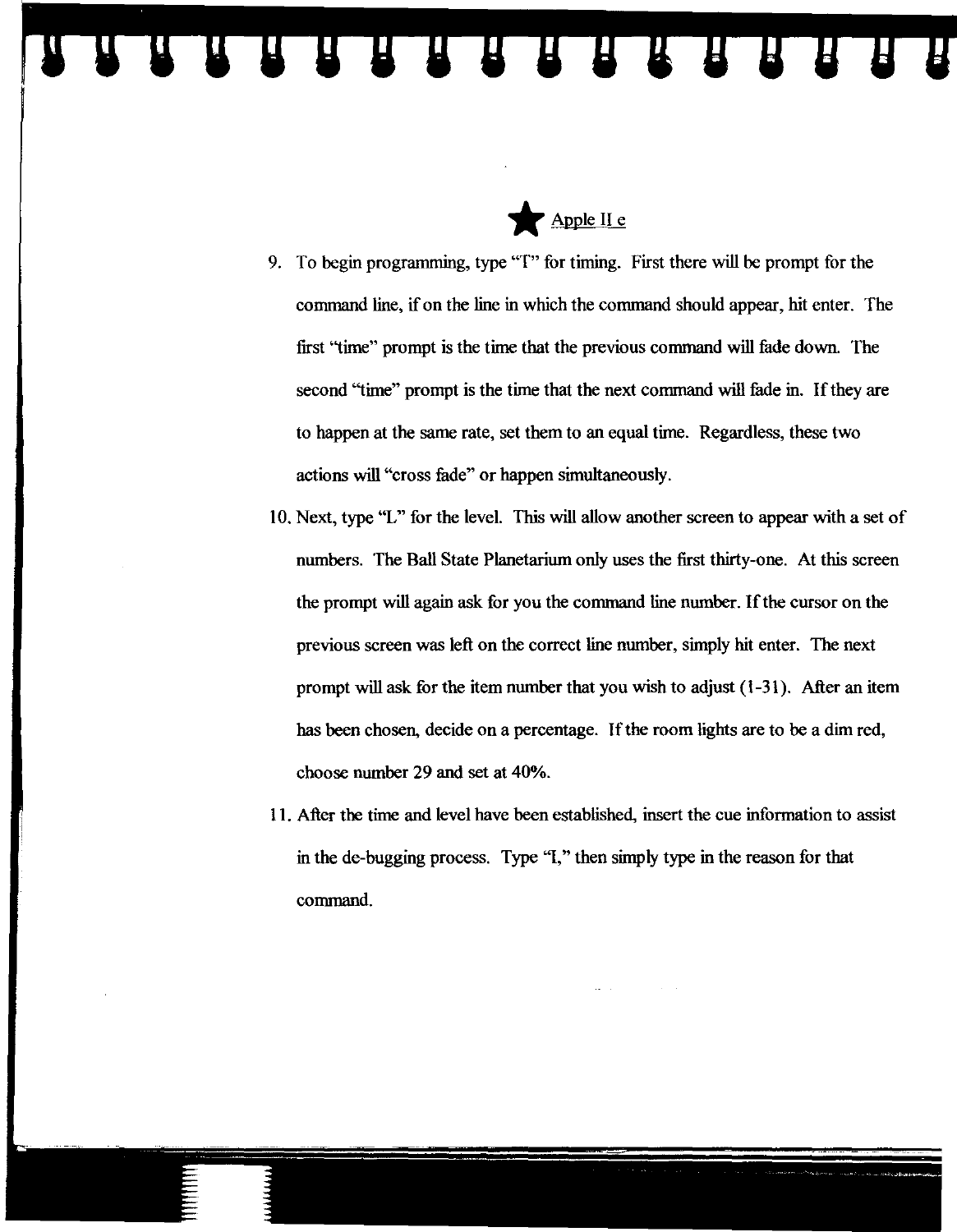

A R R R R R R R R R R R

12. De-bugging the Apple II e program can be one while programming. First, turn the stars and star ball on. Then by typing "F' for fade, it is possible to observe the motion caused by each command line. Be Careful! If programming the star ball to move, do not toggle through the program without turning the motion off. Doing so will be very hard on the motors of the star ball.

NOTE: Before turning the system off, be sure to save the program!!! [hold down the shift key and type 6] The computer will not give a prompt to do so at any time!!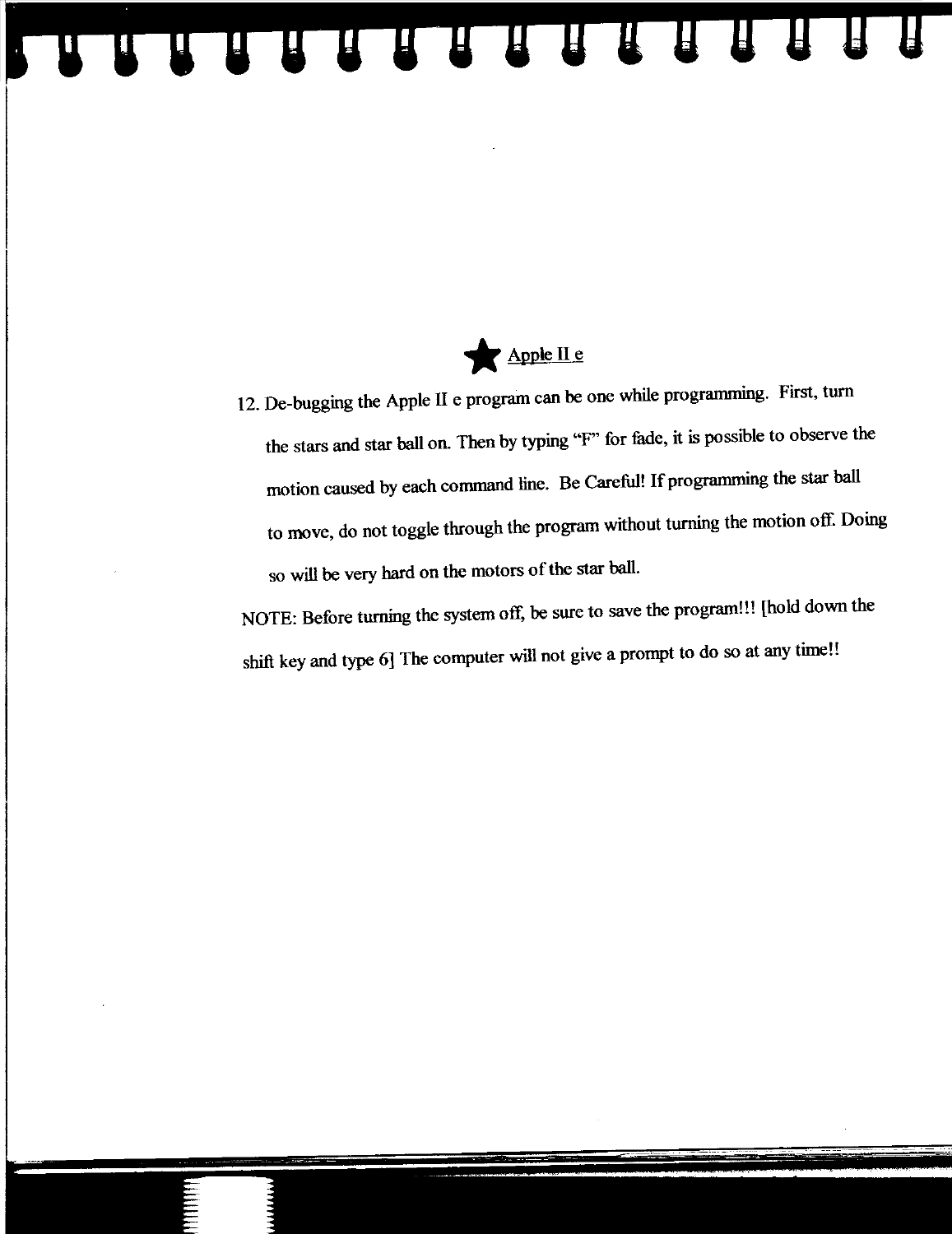

1. Place the loaded slide trays in the proper projector locations.

**HULLEY AT AT AT A** 

- 2. Tum the appropriate bit flags over to computer control by flipping the switch to green.
- 3. Tum on all the appropriate projectors and make sure each is set at the beginning of the show.
- 4. Tum on both computers. Open the file on the IBM and select the play cues command. With the floppy in place, type play on the Apple II e and hit enter through the month and date page. (May also want to tum the sound off.)
- 5. Make sure all the power switches are on to the sound mixer and projector connection.
- 6. Tum on the amplifier.
- 7. Tum on and set the ADAT machine to the proper location (locate 1).
- 8. When ready, hit play on the ADAT machine and sit in the planetarium with note pad in hand.
- 9. Watch the show and determine all the places that need to be fixed.
- 10. After all the mistakes have been located, go back to programming mode and fix them.
- 11. Repeat this process until there are no mistakes in the program.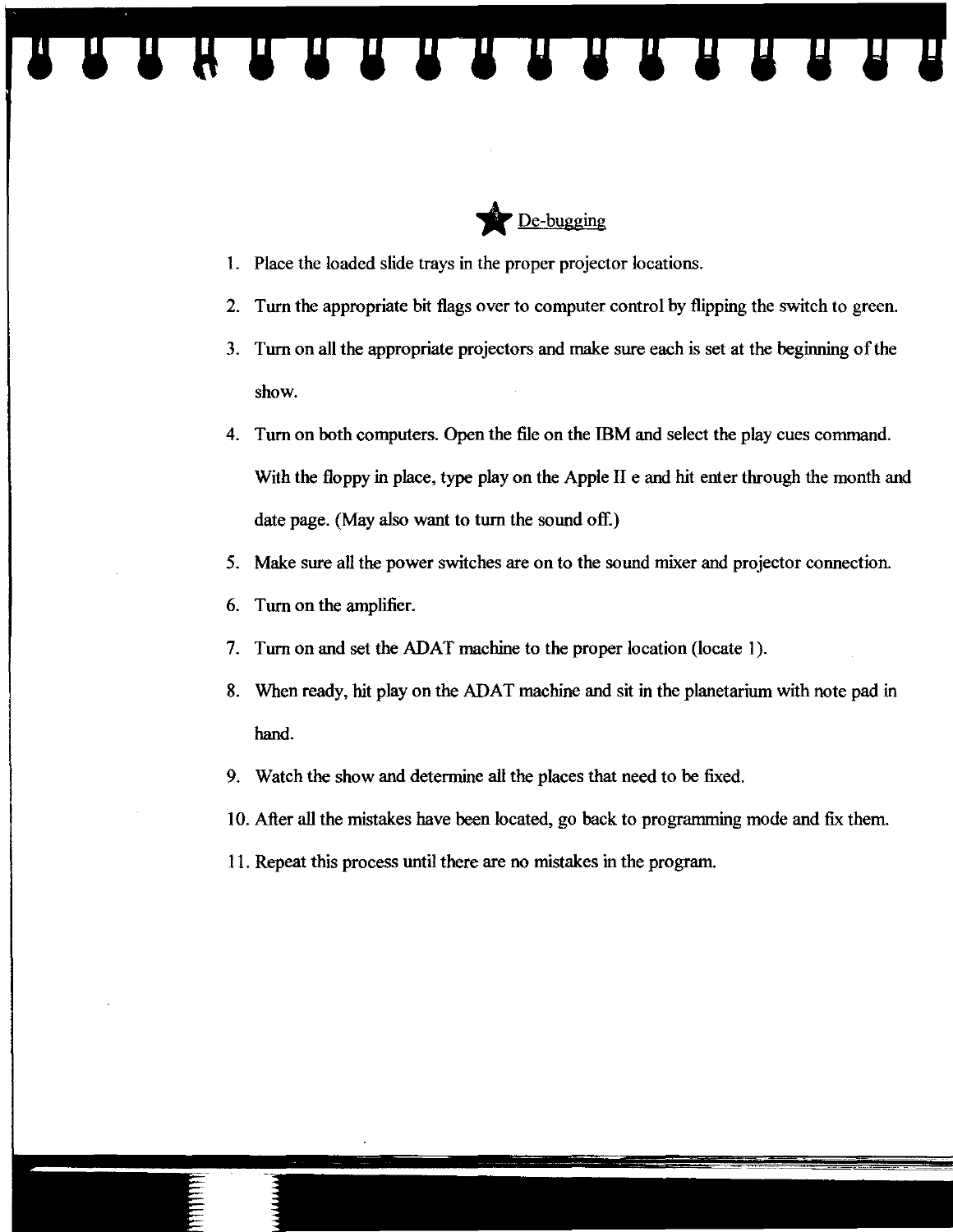# Appendix:

**<sup>14</sup>U U U B n n D D D 0 B D D 9 g g** 

#### Extra Artwork:

- I. The planets and galaxies were generated on the computer using Microsoft Paint. The picture of the planet was then placed under a sheet of black construction paper with a small hole cut to just fit the planet image (called a mask).
- 2. The Milky Way and alien life form were simply drawn free hand by Jana Stockum (me).

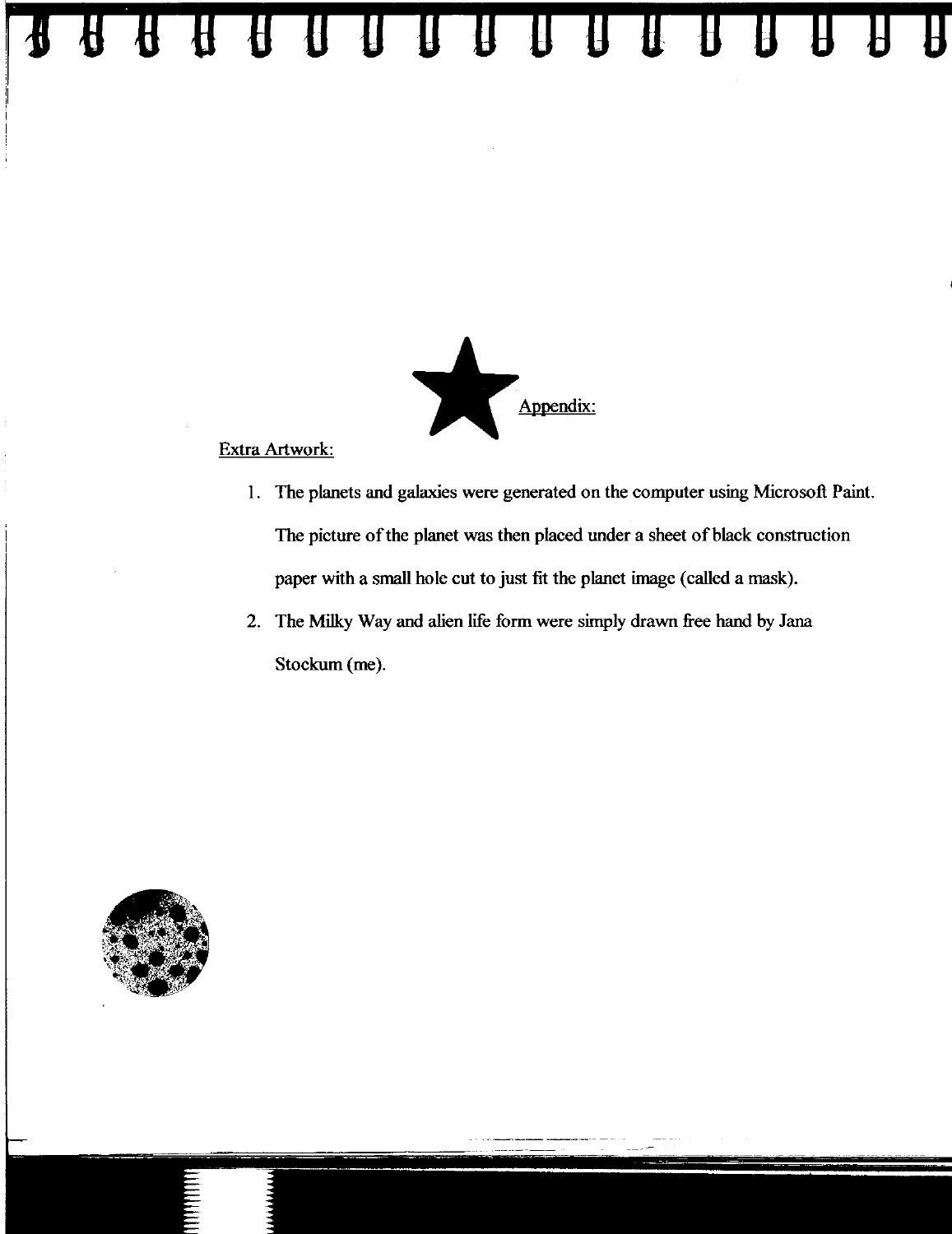A R R R R R R R R R R R R R R  $\mathbf T$ 

## the Milky Way



Fake Galax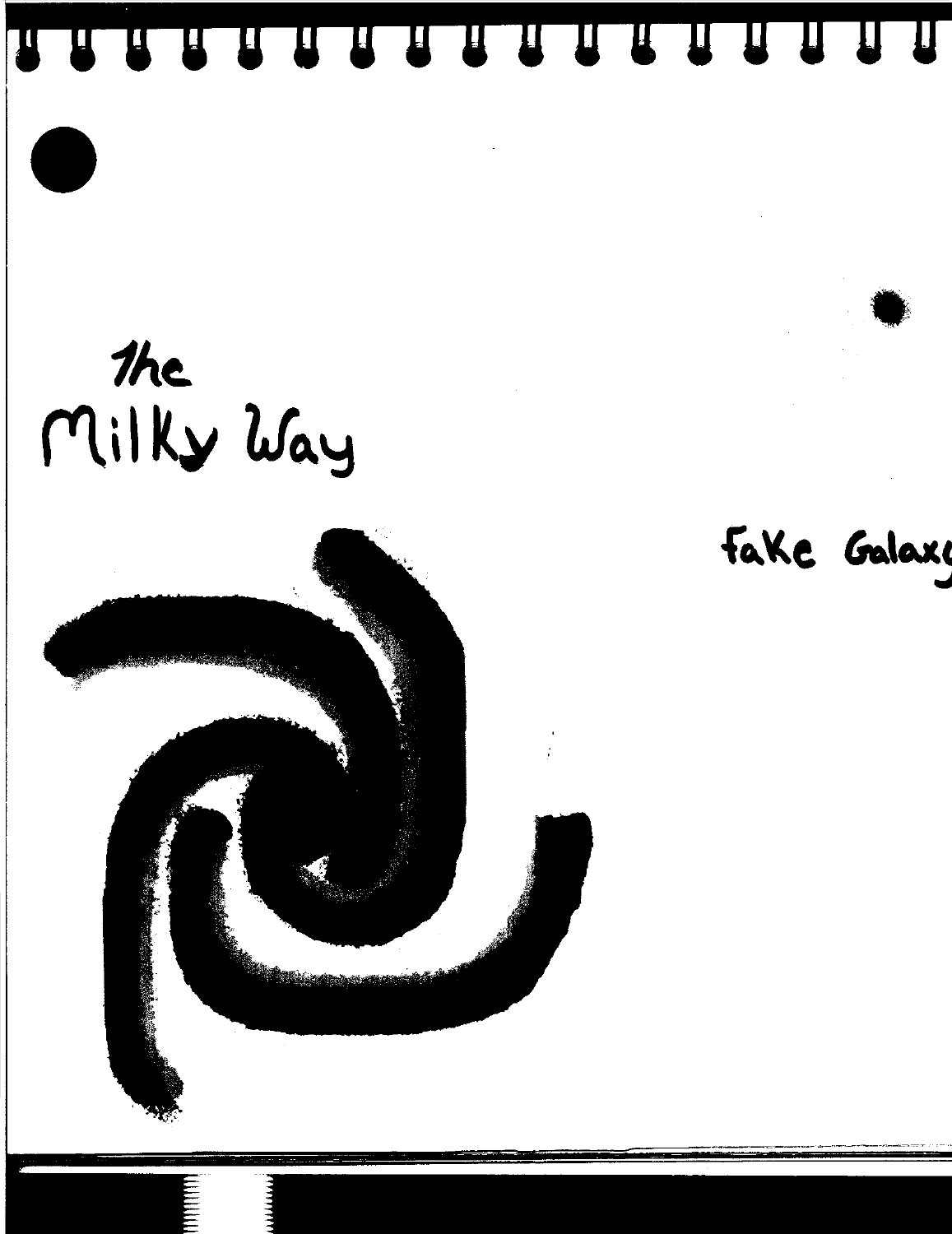

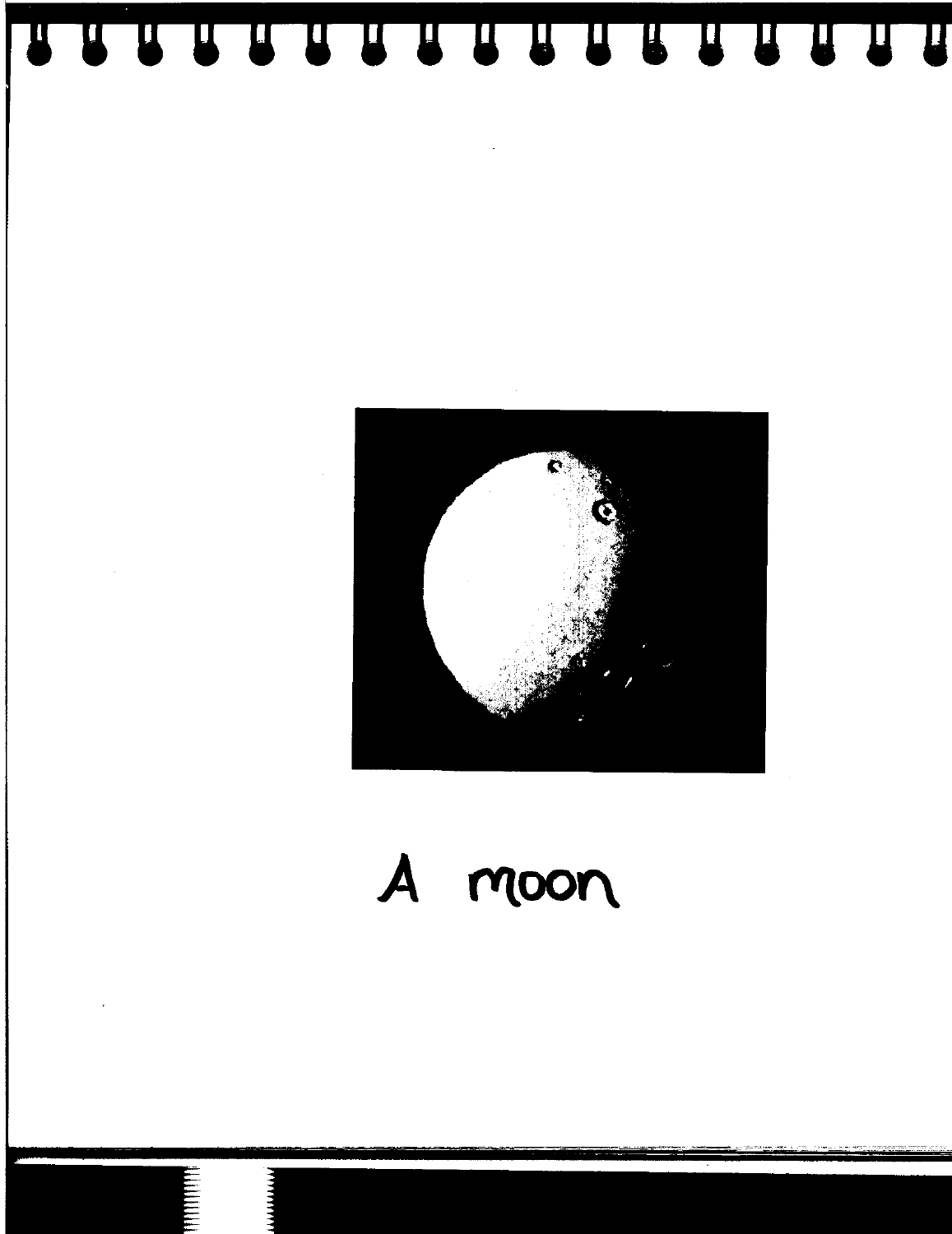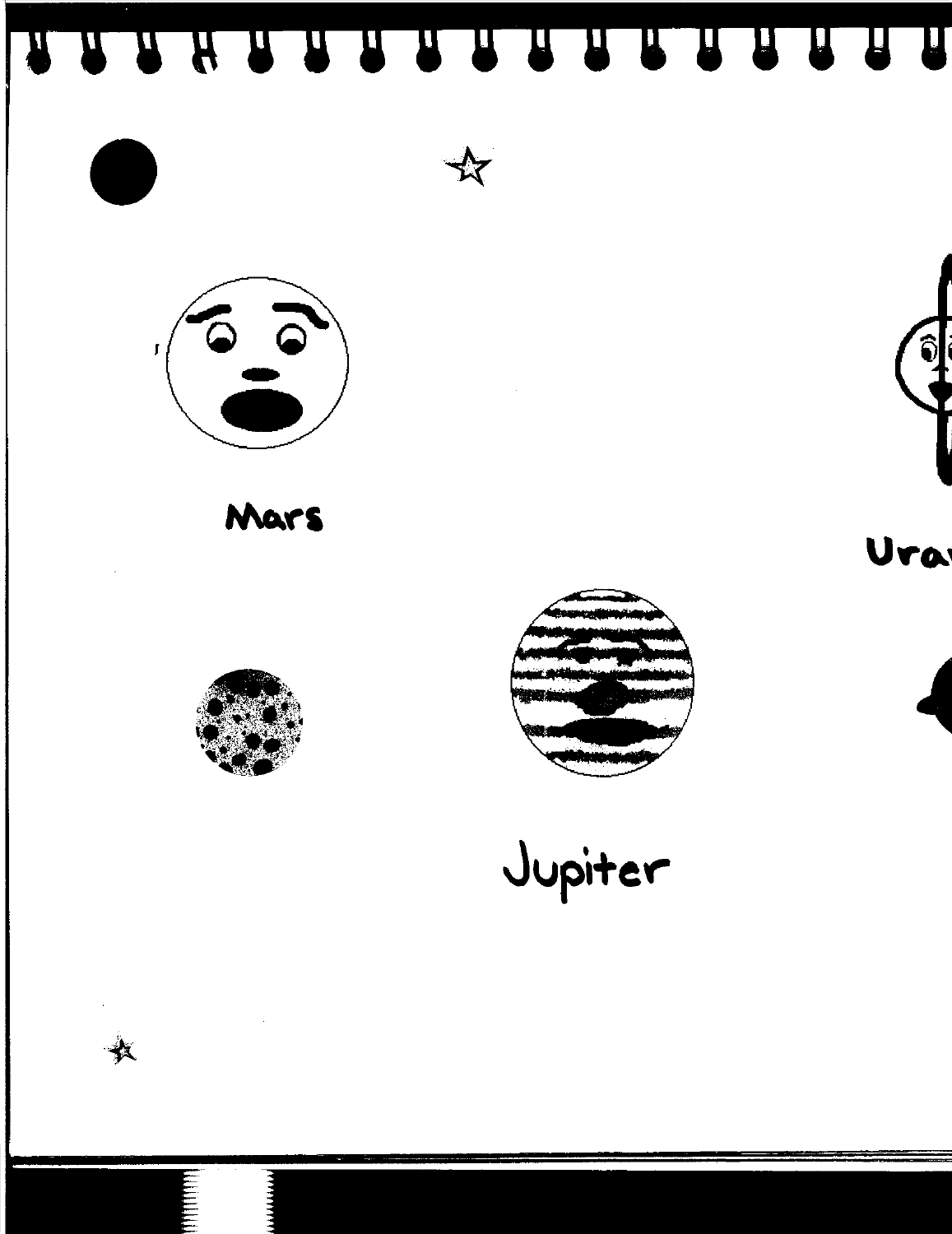A A A A A A A A A A A A A A A A



Saturn



 $\frac{1}{2}$ 

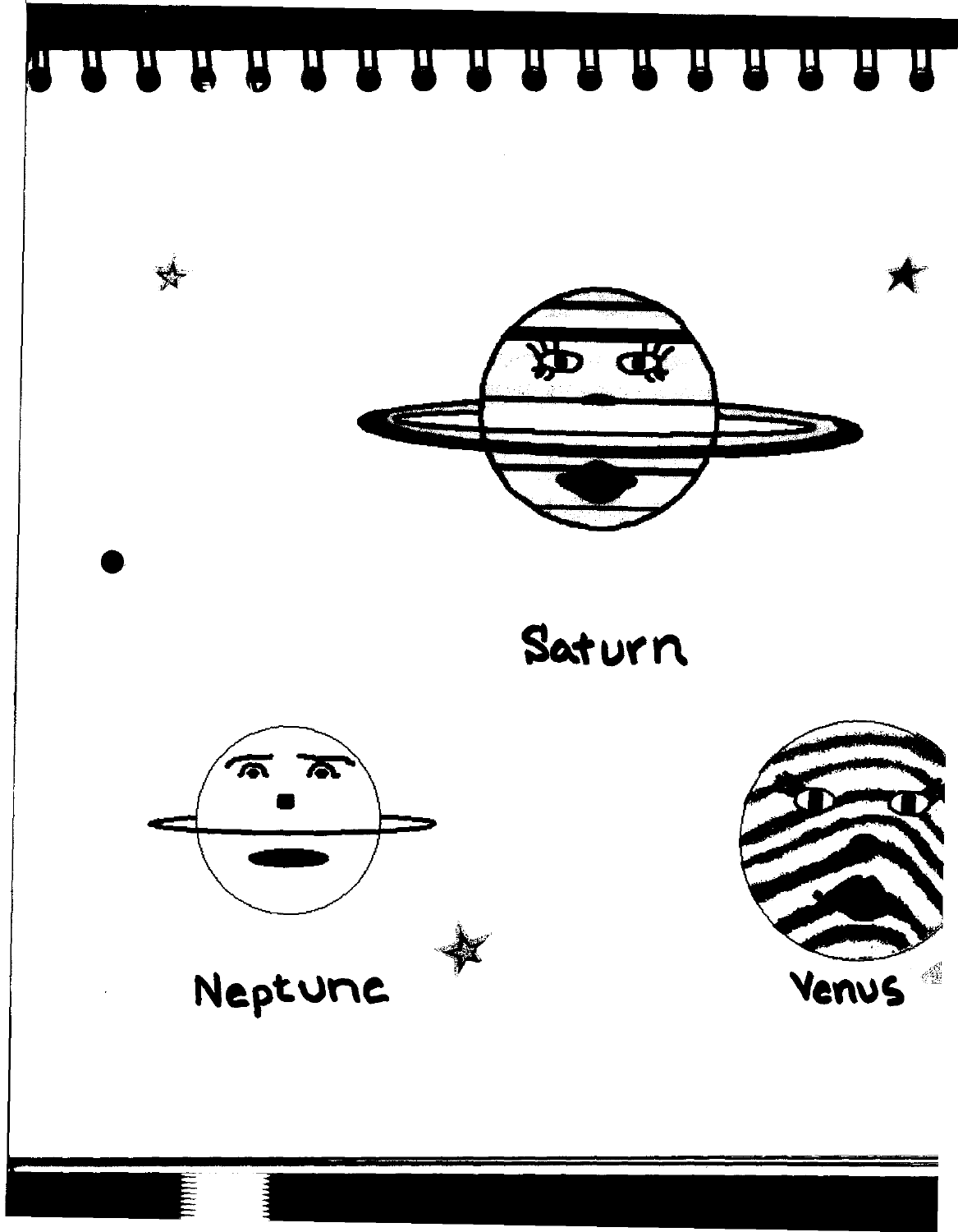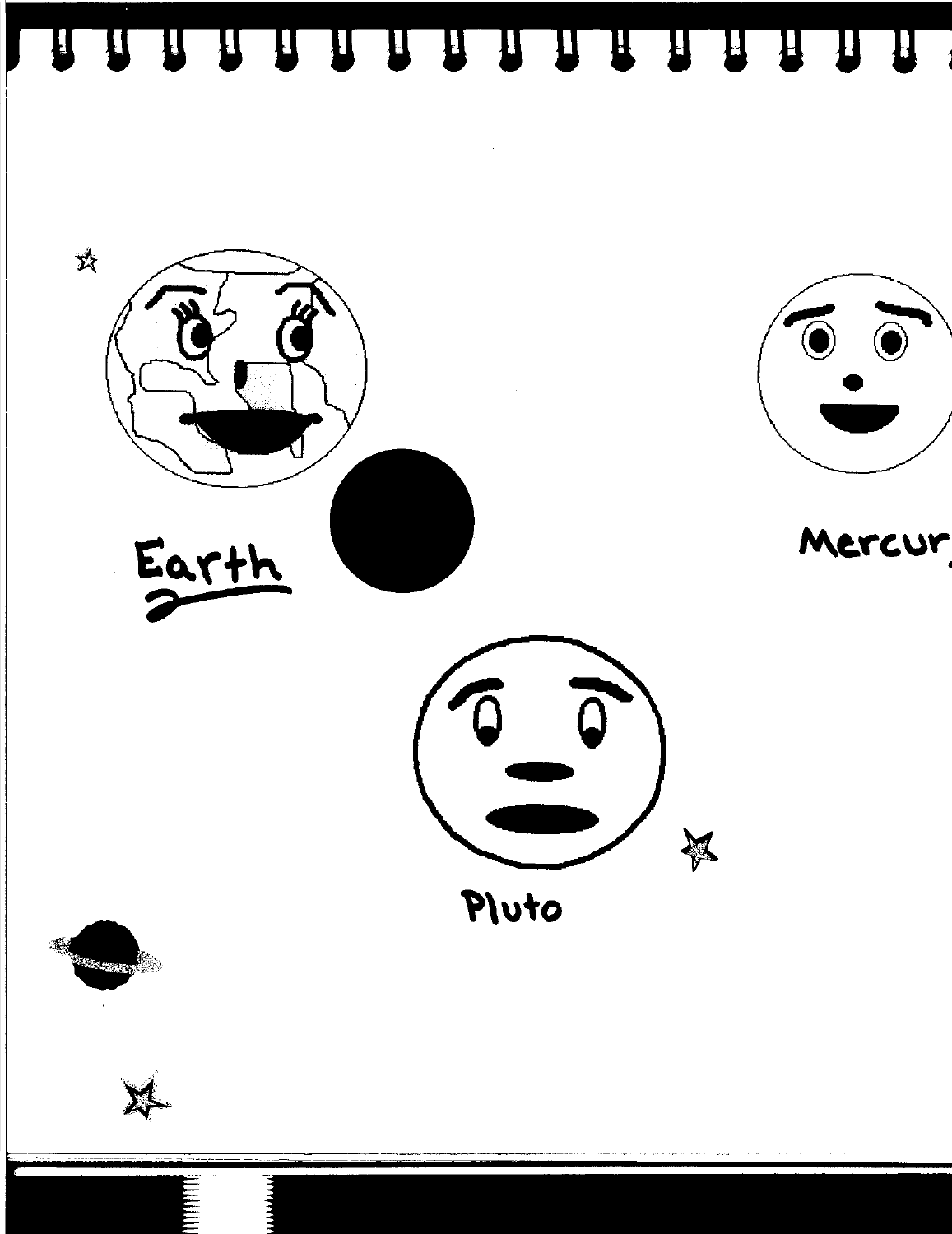





Bogus Alien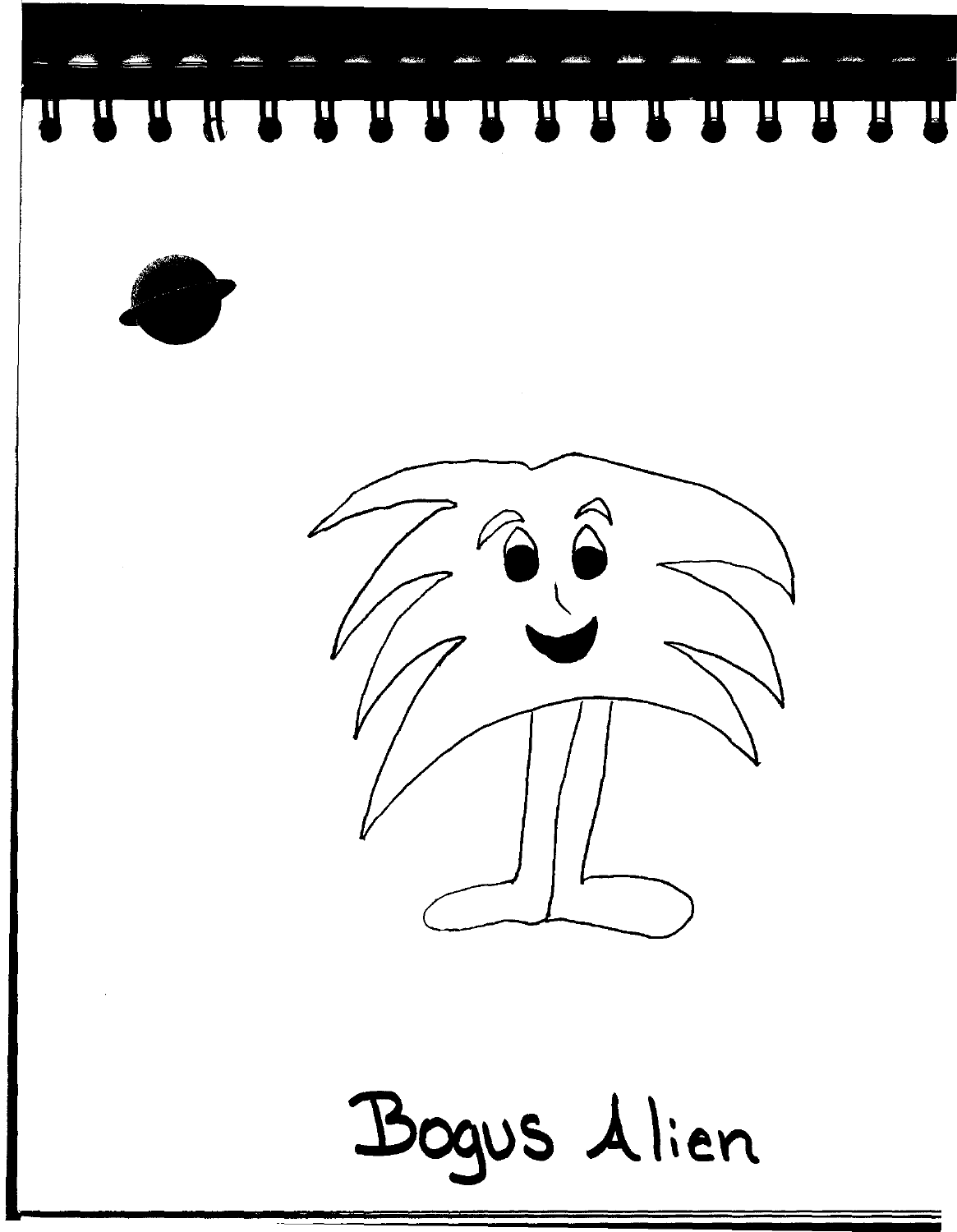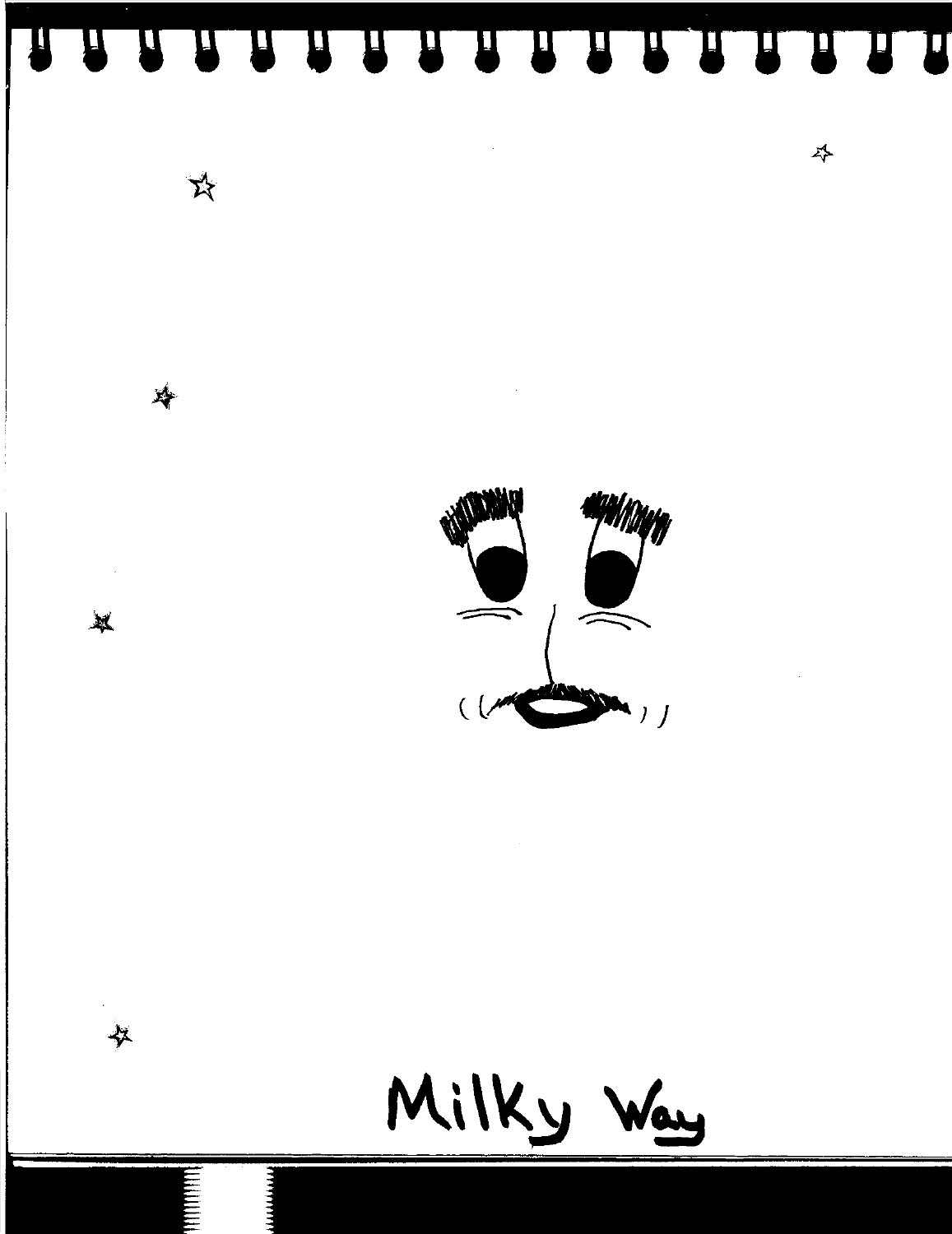**HEADLEY AND ARRIVED BY A STATE OF STATE OF STATE OF STATE OF STATE OF STATE OF STATE OF STATE OF STATE OF STATE**  $\bm{\Pi}$ 



Determining the film type:

- I. Kodalith film will produce a normal negative: after development all the dark areas will appear clear and all the clear areas appear black.
- 2. LPD4 film will produce a positive negative: after development all the dark areas will appear dark and the clear areas will appear clear.





Kodalith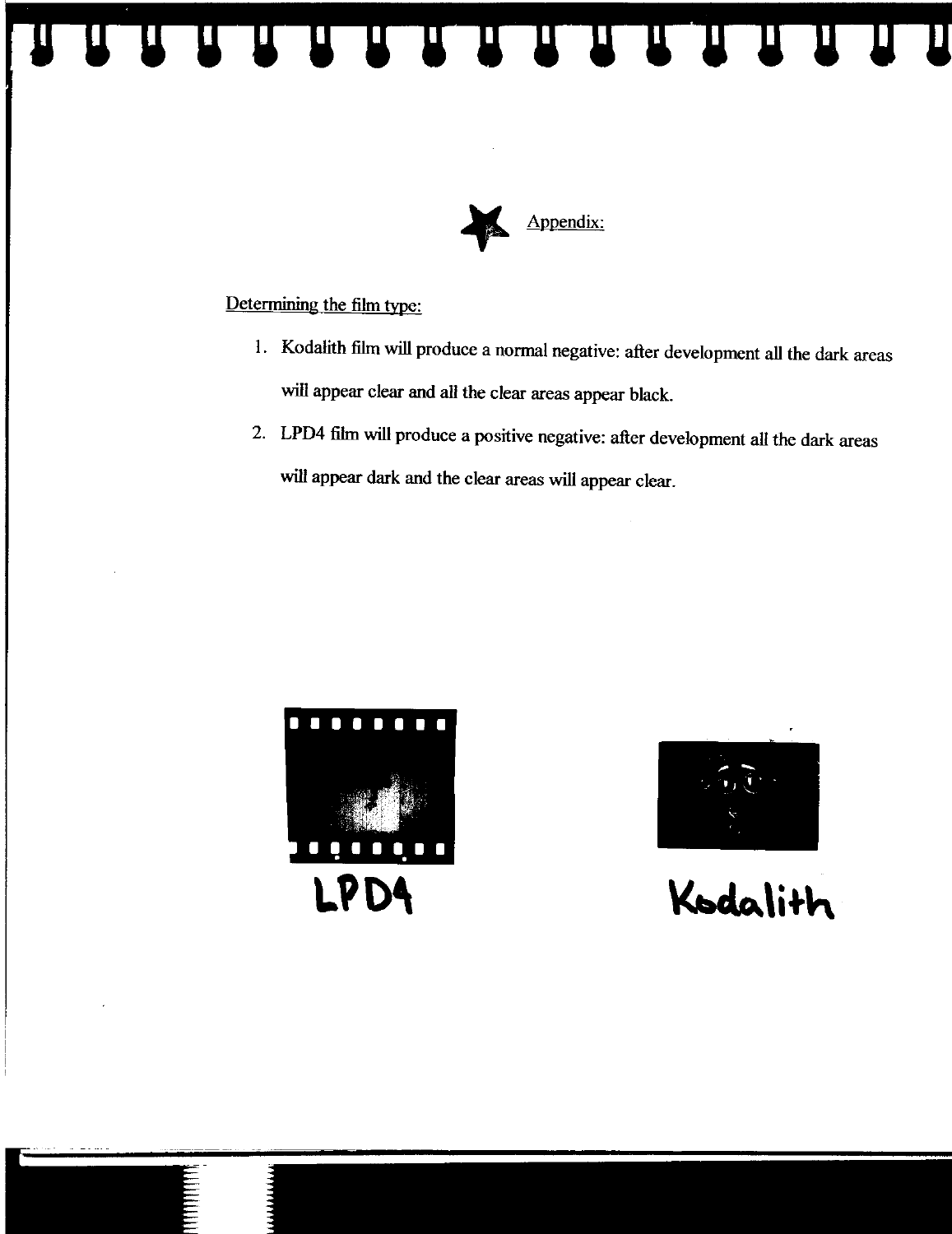

Determining the Exposure Time and Aperture Size:

1. Decide on the approximate distance between the camera and the image. Make an educated guess, or shoot a wide range of exposures for each aperture size on the camera for a trail roll of film. Use a small sheet of paper in the picture as a label of the exposure time and aperture size used for each frame. Develop the roll and see which combination works best. The goal is to have the black areas truly black and the clear areas truly clear.

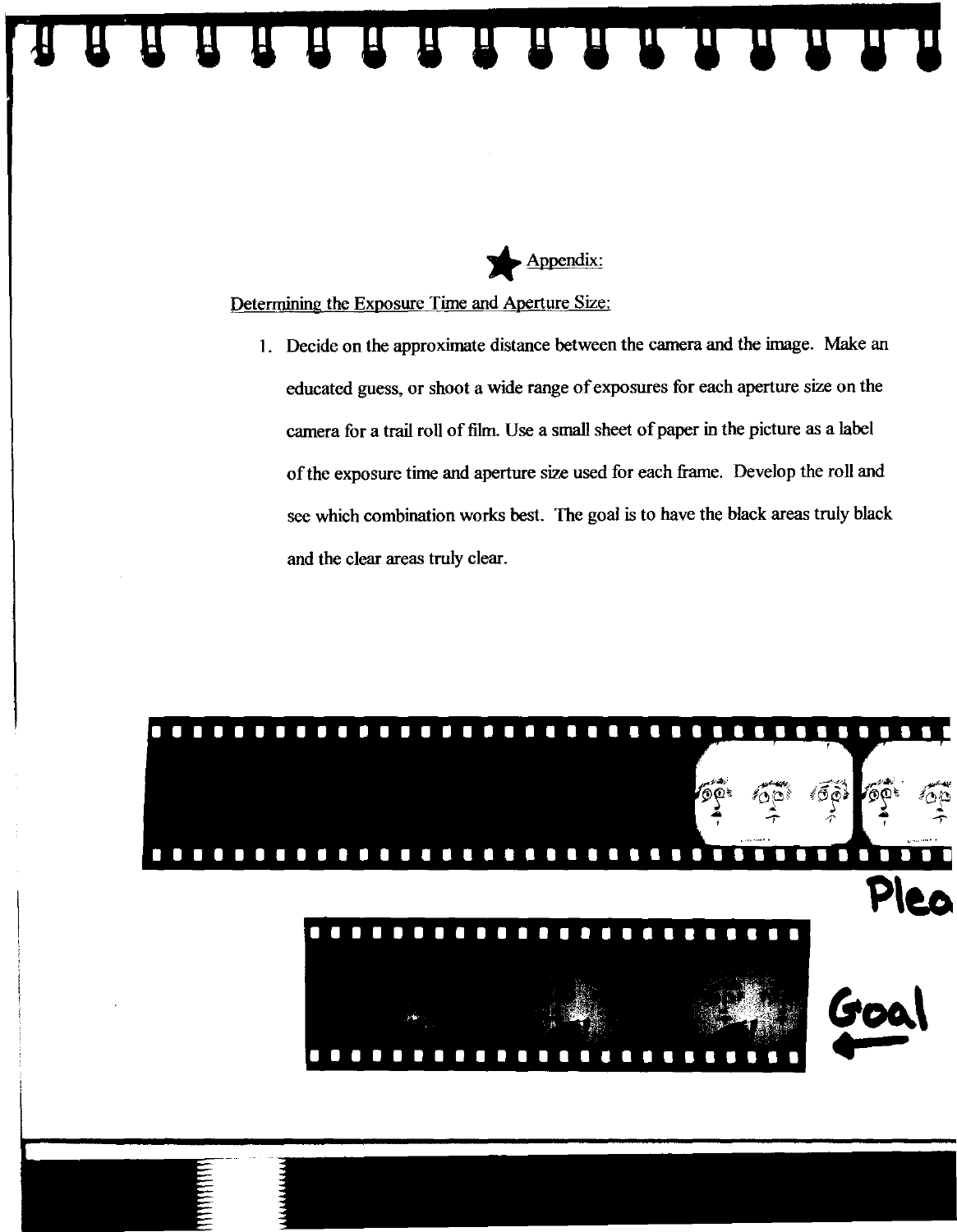$\mathbf{H}^ \mathbf{I}$ 



Developing Details:

General developing includes:

- A developer solution that chemically reacts to the film to create an image,
- A stop bath solution that stops the chemical reaction of the developer to prevent over-developed images,
- A fixer solution that attempts to make the image more permanent
- And a water **bath** that washes off all the chemicals.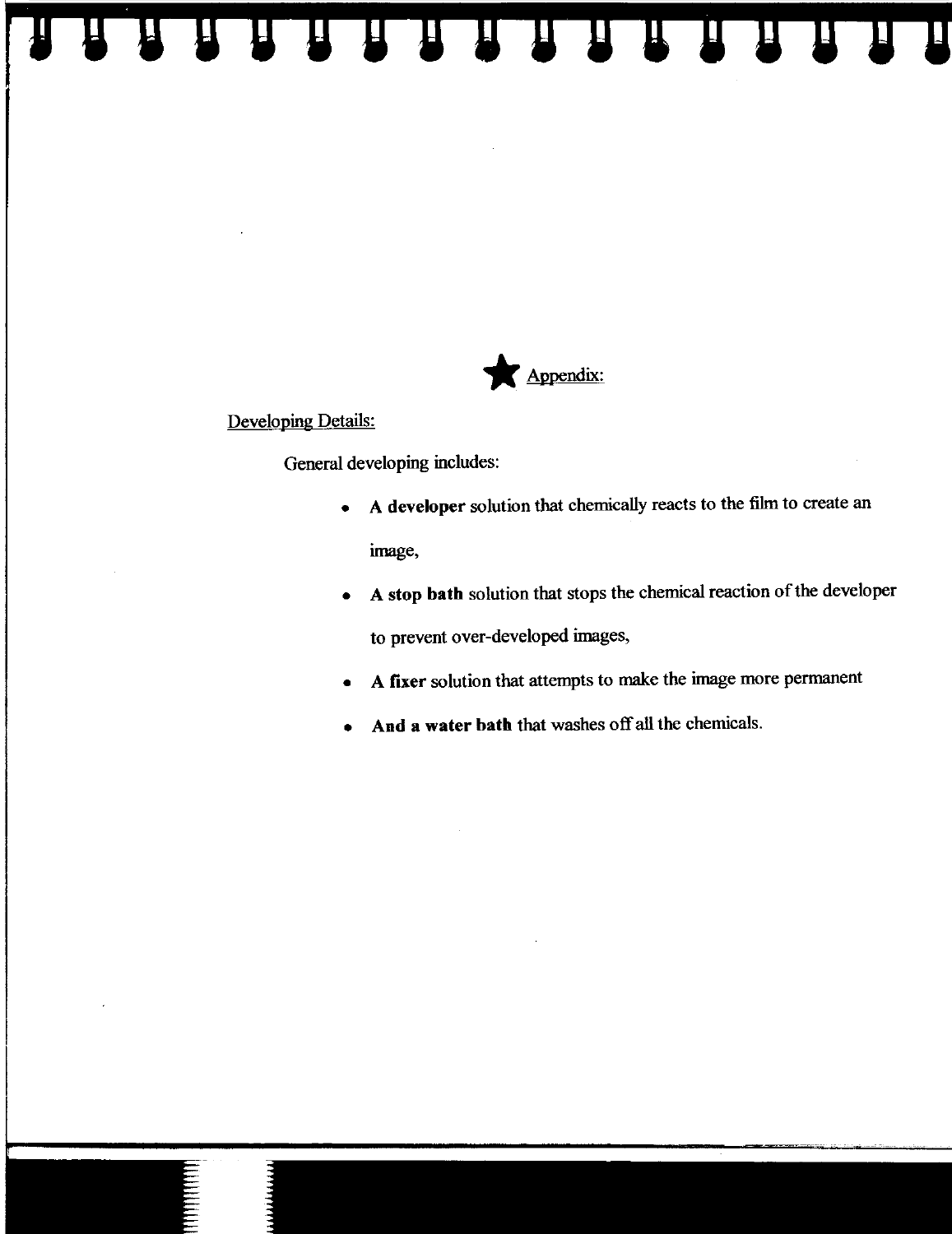ES ES ES ES ES ES ES ES

Bibliography/Credits

Written and Produced by Laura Kyro

Music Composed and Performed by Mark C. Petersen, Loch Ness Productions

> Artwork Ed Koehler Jana Stockum

Script Consultants Roberta Landau Richard Heuermann John Wharton

Featuring The Talents Of Gian Cavallini Pat Ball Barron Winchester Beth Baur Jeff Shankely Philip Keeler Rosemary Watts J.J. Bowman Harry Gorsuch

Produced for the Ball State Planetarium by Jana Stockum

The Little Star That Could Created at the McDonnell Star Theater St. Louis Science Center St. Louis, Missouri © 1986